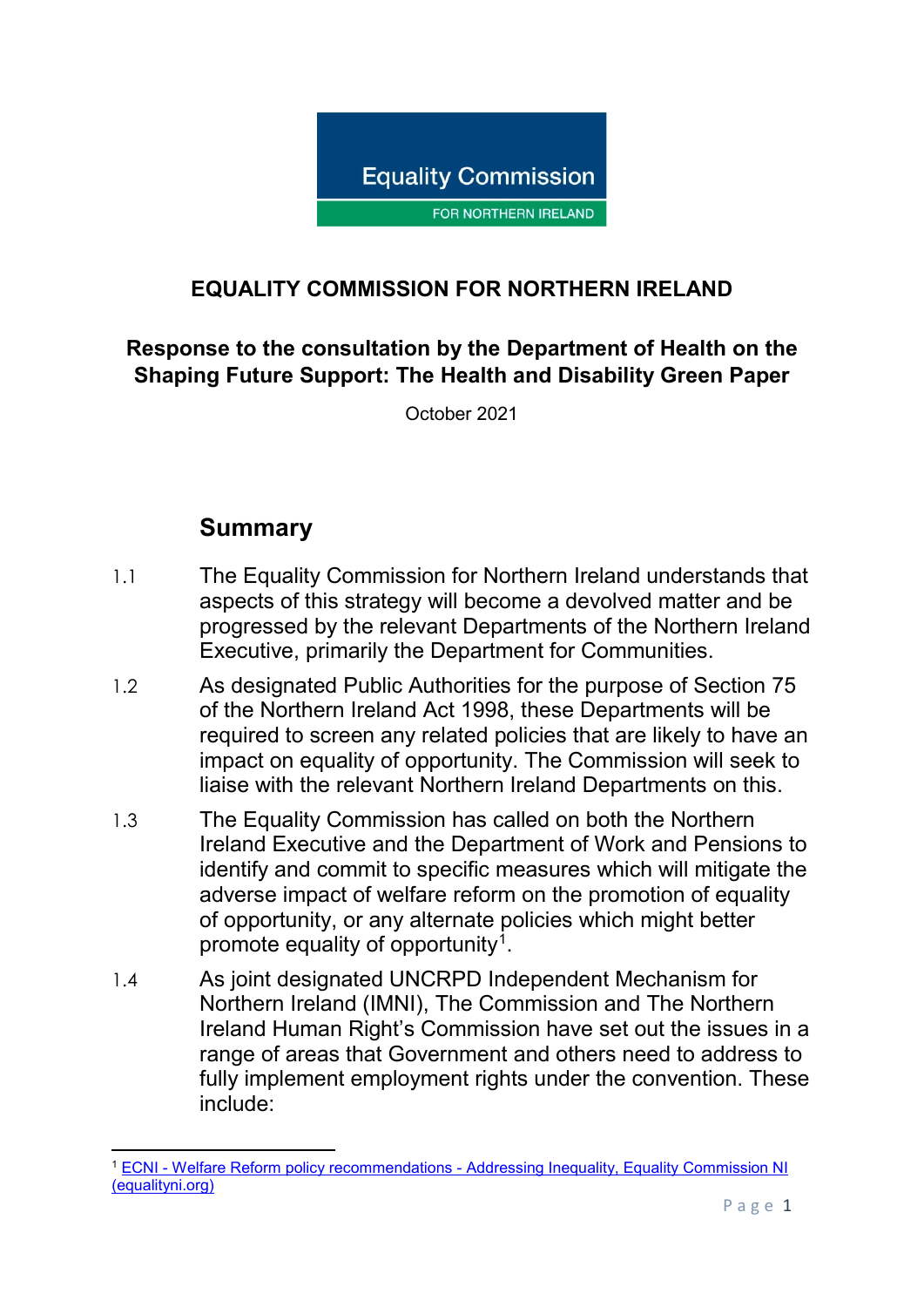- the employment gap for disabled people
- shortcomings with welfare to work measures
- attitudinal barriers
- 1.5 IMNI has called for consideration to be given to what measures, including outcome focused actions, policies, laws and programmes and the collection of appropriate data, will be taken to:
	- assist persons with complex disabilities into employment in Northern Ireland; and
	- improve the overall employment situation of persons with disabilities in Northern Ireland.
- 1.6 IMNI have also published a Report on the Department for Communities Response to Independent Review of PIP Process and Compliance<sup>[2](#page-1-0)</sup>. This included a series of Recommendations to the Department<sup>[3](#page-1-1)</sup> that we highlight in this response, including that the Department for Communities examine the principlesbased approach to social security implemented in Scotland, and further examines the case for adopting a similar approach in Northern Ireland.

#### **Introduction**

- 1.7 The Equality Commission welcomes the opportunity to respond to the Department of Health's consultation on the Shaping Future Report: Health and Disability Green Paper<sup>[4](#page-1-2)</sup>.
- 1.8 Furthermore, we welcome the stated objective to improve on how the Government can help people living with a disability to live more independently, including support to start, stay and succeed in work and ways to improve the experience people have of the benefits system<sup>5</sup>.
- 1.9 In particular, we welcome:
	- The Department's proposal to reduce the number of unnecessary assessments;

 $\overline{a}$ 

<span id="page-1-0"></span><sup>2</sup> [PIP-in-NI-IMNI-020719.pdf \(equalityni.org\)](https://www.equalityni.org/ECNI/media/ECNI/Consultation%20Responses/2019/PIP-in-NI-IMNI-020719.pdf)

<span id="page-1-1"></span><sup>3</sup> Ibid Page 4

<span id="page-1-2"></span><sup>4</sup> Department of Health (2021): [Shaping Future Support: The-health-and-disability-green-paper](https://www.gov.uk/government/consultations/shaping-future-support-the-health-and-disability-green-paper/shaping-future-support-the-health-and-disability-green-paper)

<span id="page-1-3"></span><sup>5</sup> Ibid: Forward Paragraph 2.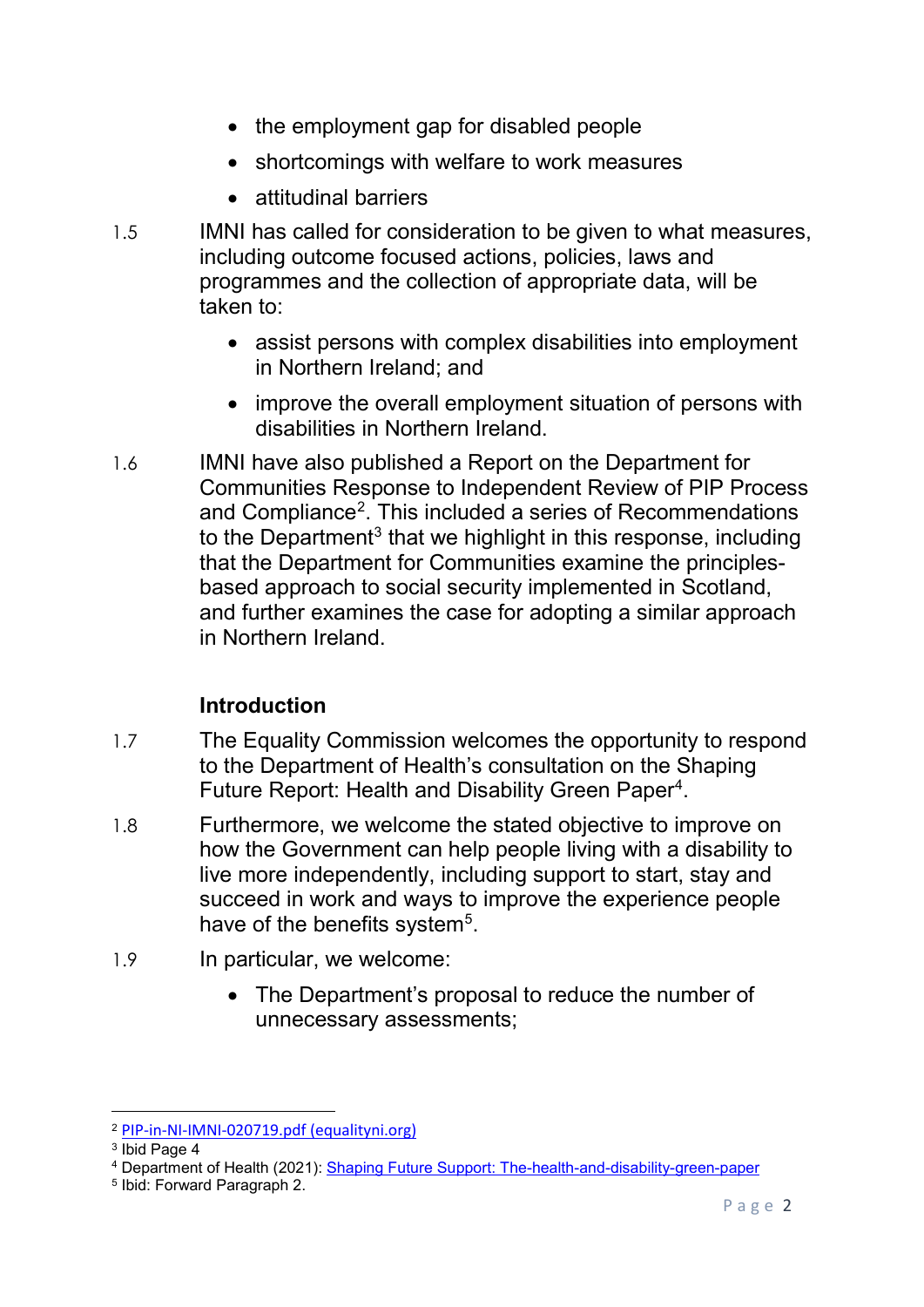- Ensure greater flexibility in the way that assessments are delivered;
- The proposal to change the special rules for terminal illness.
- 1.10 It is our understanding that this Green Paper consults on the following aspects of state support for disabled people and people with health conditions:
	- How well DWP services work for people, and what more can be done to make improvements and build trust?
	- How effectively DWP support people to start, stay and succeed in employment?
	- How successful the changes DWP have made to the benefits system since 2010 have been?
- 1.11 In addition, throughout the Green Paper, DWP have been guided by three priorities. These are:
	- Enabling independent living;
	- Improving employment outcomes; and
	- Improving the experience of people using our services.
- 1.12 This response takes into account the consultation questionnaire provided and is set out based on the 5 following chapters:
	- Providing the Right Support
	- Improving Employment Support
	- Improving our Current Services
	- Re-thinking Future Assessments to Support Better **Outcomes**
	- Exploring Ways to Improve the Design of the Benefits System
- 1.13 In making our response, the Commission provides feedback on equality aspects associated with:
	- the overarching vision;
	- draft strategic implementation plan and equality considerations/obligations; and
	- the application of Section 75 of the Northern Ireland Act 1998 to promote equality of opportunity and good relations within any new planning framework; and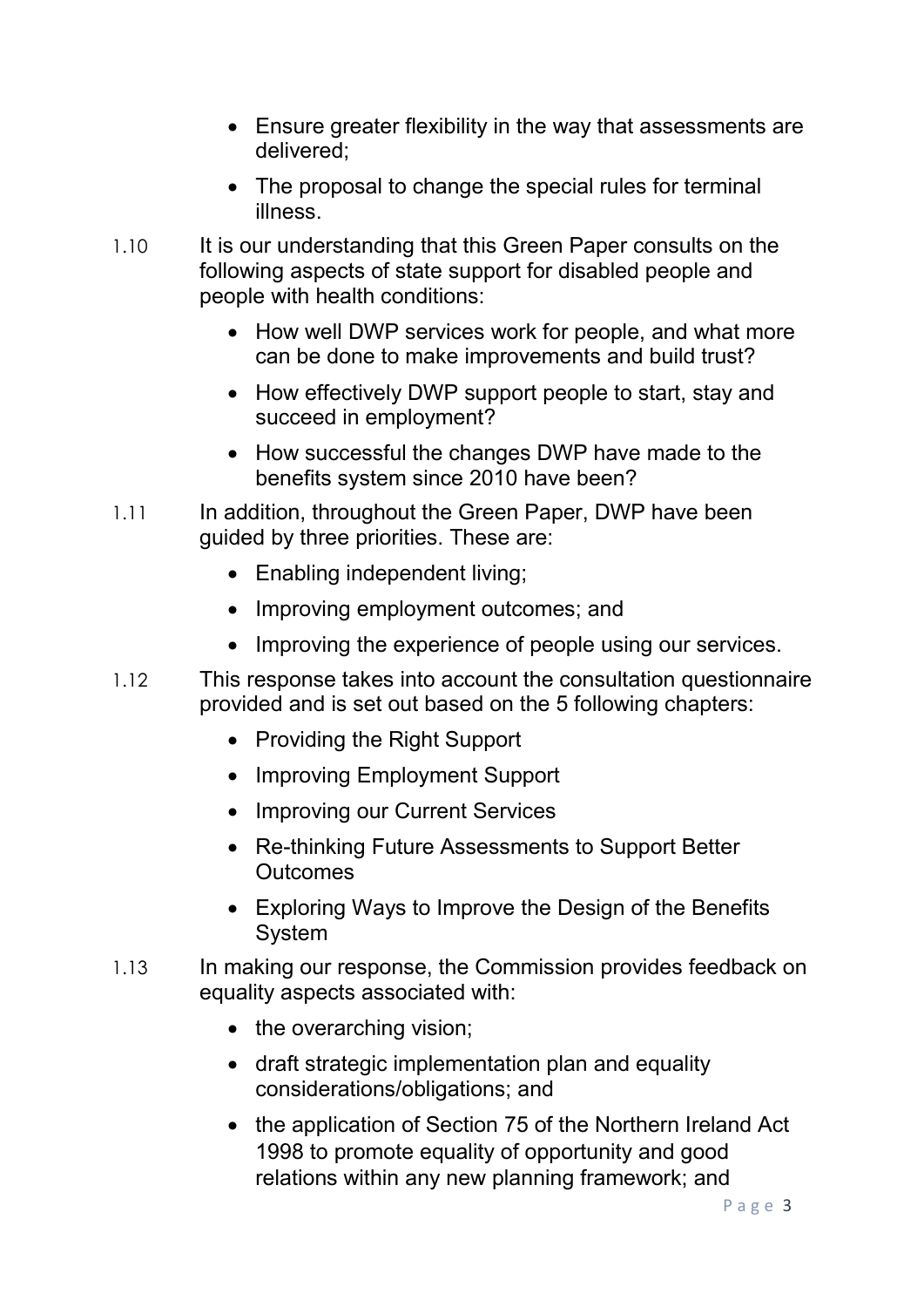- consideration of international human rights obligations such as the UN Convention on the Rights of Persons with Disabilities (UNCRPD).
- 1.14 This response draws on our policy and advice work across a range of equality grounds, including advice on Section 75, and in our role as the 'independent mechanism' in Northern Ireland under the UNCRPD.

#### **Section 75 Obligations**

- 1.15 We note that while the UK Government is committed to improving the lives of disabled people and people with health conditions across the jurisdiction and welcomes views from people wherever they live, including in Northern Ireland, the specific areas covered in this Green Paper relate to Great Britain only.
- 1.16 The UK Government is responsible for policies on employment support and social security in England and Wales and shares that responsibility in Scotland with the Scottish Government. In Northern Ireland, these areas are the responsibility of the Northern Ireland Executive. However, the Department for Communities in Northern Ireland and the Department for Work and Pensions in Great Britain seek to maintain similar social security systems.
- 1.17 The Commission understands that aspects of this strategy will become a devolved matter and be progressed by Departments of the Northern Ireland Executive.
- 1.18 As a designated Public Authority for the purpose of Section 75 of the Northern Ireland Act 1998, these Departments will be required to screen any related policies that are likely to have an impact on equality of opportunity.
- 1.19 It is important that public authorities commit to screening at the start of the policy development process, rather than when the policy has been established. This helps to identify any policies that are likely to have major equality issues, and if so, they must be subject to a full equality impact assessment (EQIA).
- 1.20 The Commission will seek to liaise with the relevant Northern Ireland Departments on this.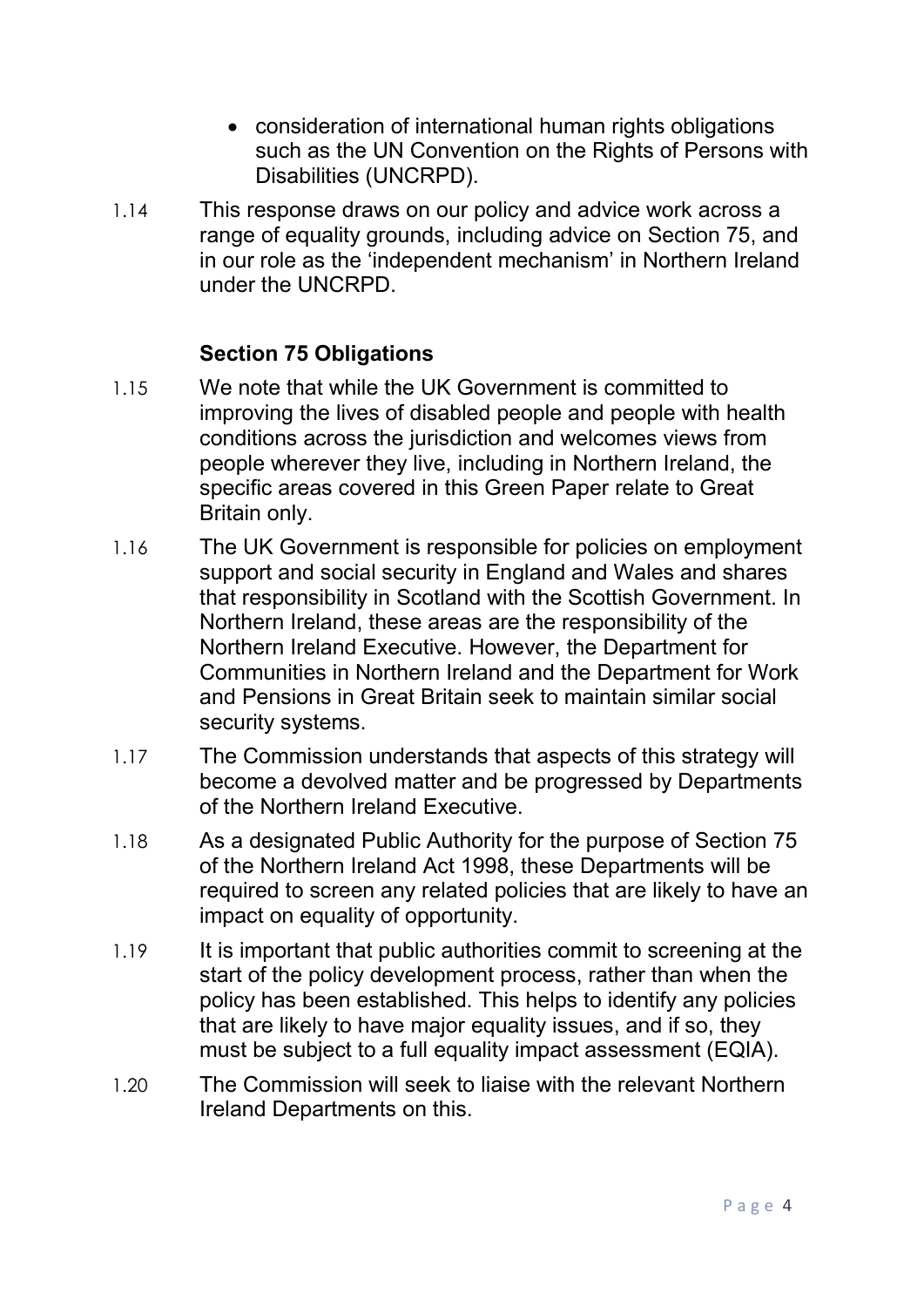#### **UNCRPD Obligations**

1.21 The Equality Commission for Northern Ireland, together with the Northern Ireland Human Rights Commission, has been designated as the Independent Mechanism for Northern Ireland (IMNI), to promote, protect and monitor the implementation of the United Nations Convention on the Rights of Persons with Disabilities in the region. Together with the Equality and Human Rights Commission and the Scottish Human Rights Commission we form the United Kingdom Independent Mechanism.

# *Key UNCRPD rights*

- $1.22$  Article 19<sup>[6](#page-4-0)</sup> of the United Nations Convention on the Rights of Persons with Disabilities requires State Parties to recognize that persons with disabilities have the right to live independently and be included in the community.
- 1.23 States Parties to the present Convention recognize the equal right of all persons with disabilities to live in the community, with choices equal to others, and shall take effective and appropriate measures to facilitate full enjoyment by persons with disabilities of this right and their full inclusion and participation in the community, including by ensuring that:
	- a) Persons with disabilities have the opportunity to choose their place of residence and where and with whom they live on an equal basis with others and are not obliged to live in a particular living arrangement;
	- b) Persons with disabilities have access to a range of inhome, residential and other community support services, including personal assistance necessary to support living and inclusion in the community, and to prevent isolation or segregation from the community;
	- c) Community services and facilities for the general population are available on an equal basis to persons with disabilities and are responsive to their needs.
- $1.24$  Article 25<sup>[7](#page-4-1)</sup> requires State Parties to recognize that persons with disabilities have the right to the enjoyment of the highest

**<sup>.</sup>** 6 Article 19 – [Living independently and being included in the community | United Nations Enable](https://www.un.org/development/desa/disabilities/convention-on-the-rights-of-persons-with-disabilities/article-19-living-independently-and-being-included-in-the-community.html)

<span id="page-4-1"></span><span id="page-4-0"></span><sup>7</sup> [Convention on the Rights of Persons with Disabilities \(CRPD\), Article 25 –](https://www.un.org/development/desa/disabilities/convention-on-the-rights-of-persons-with-disabilities/article-25-health.html) Health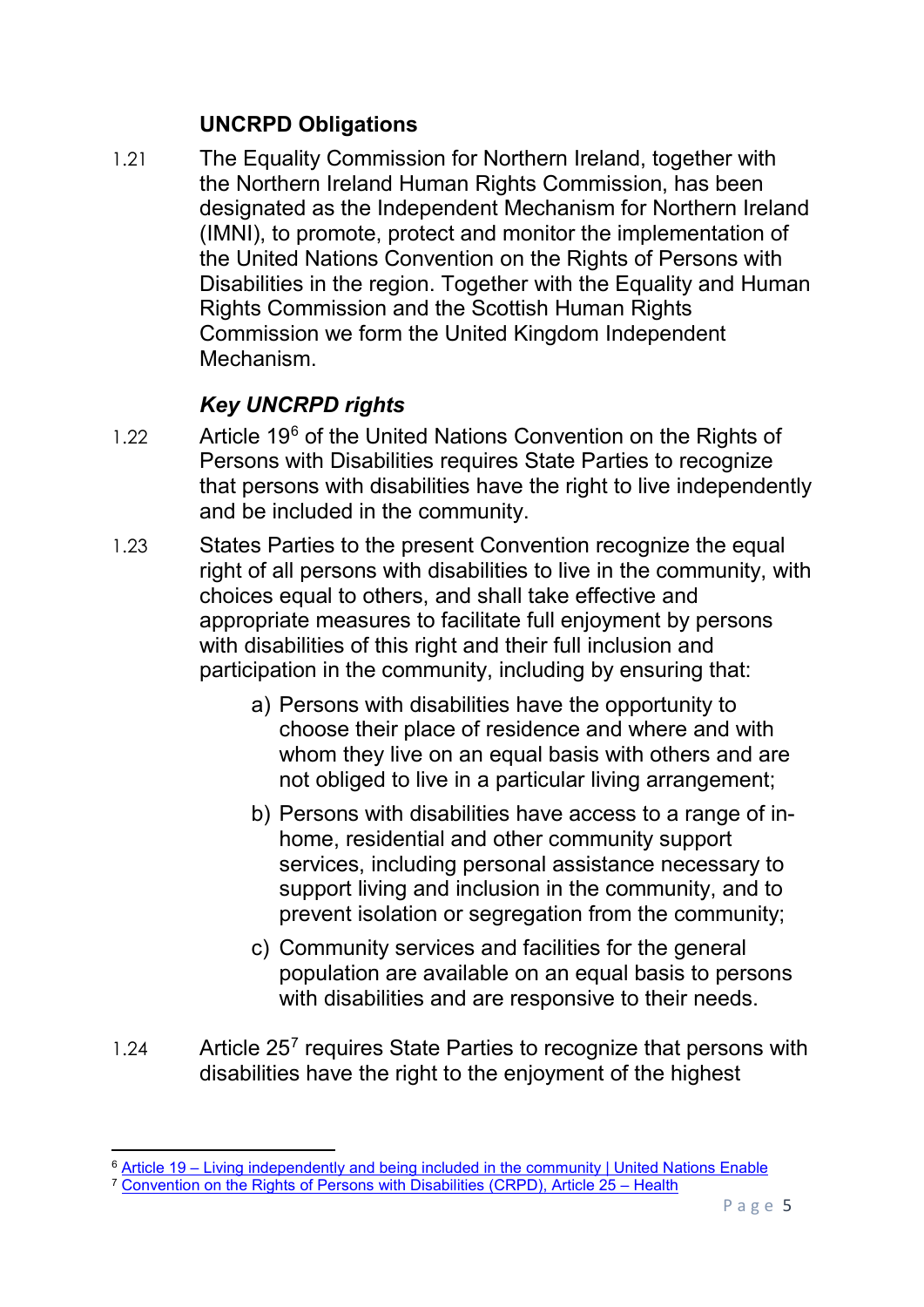attainable standard of health without discrimination on the basis of disability<sup>8</sup>.

- 1.25 Persons with disabilities must be provided with the same range, quality and standard of free and affordable health care and programmes as provided to other persons.
- 1.26 Persons with disabilities must also be provided with those health services needed specifically because of their disabilities, including early identification and intervention as appropriate, including among children and older persons.
- 1.27 Furthermore, Article 25 requires that health professionals provide care of the same quality to persons with disabilities as to others, including on the basis of free and informed consent by, inter alia, raising awareness of the human rights, dignity, autonomy and needs of persons with disabilities, through training and the promulgation of ethical standards for public and private health care.
- 1.28 Article 27 requires State Parties to recognize that persons with disabilities have the right to work, on an equal basis with others; this includes the right to the opportunity to gain a living by work freely chosen or accepted in a labour market and work environment that is open, inclusive and accessible to persons with disabilities.
- 1.29 States Parties shall safeguard and promote the realization of the right to work, including for those who acquire a disability during the course of employment, by taking appropriate steps, including through legislation, to, inter alia:
	- a) Prohibit discrimination on the basis of disability with regard to all matters concerning all forms of employment, including conditions of recruitment, hiring and employment, continuance of employment, career advancement and safe and healthy working conditions;
	- b) Protect the rights of persons with disabilities, on an equal basis with others, to just and favourable conditions of work, including equal opportunities and equal remuneration for work of equal value, safe and healthy working conditions, including protection from harassment, and the redress of grievances;

<span id="page-5-0"></span>**<sup>.</sup>** <sup>8</sup> [Article 25 Health](https://www.un.org/development/desa/disabilities/convention-on-the-rights-of-persons-with-disabilities/article-25-health.html) UN Convention on the Rights of Persons with Disabilities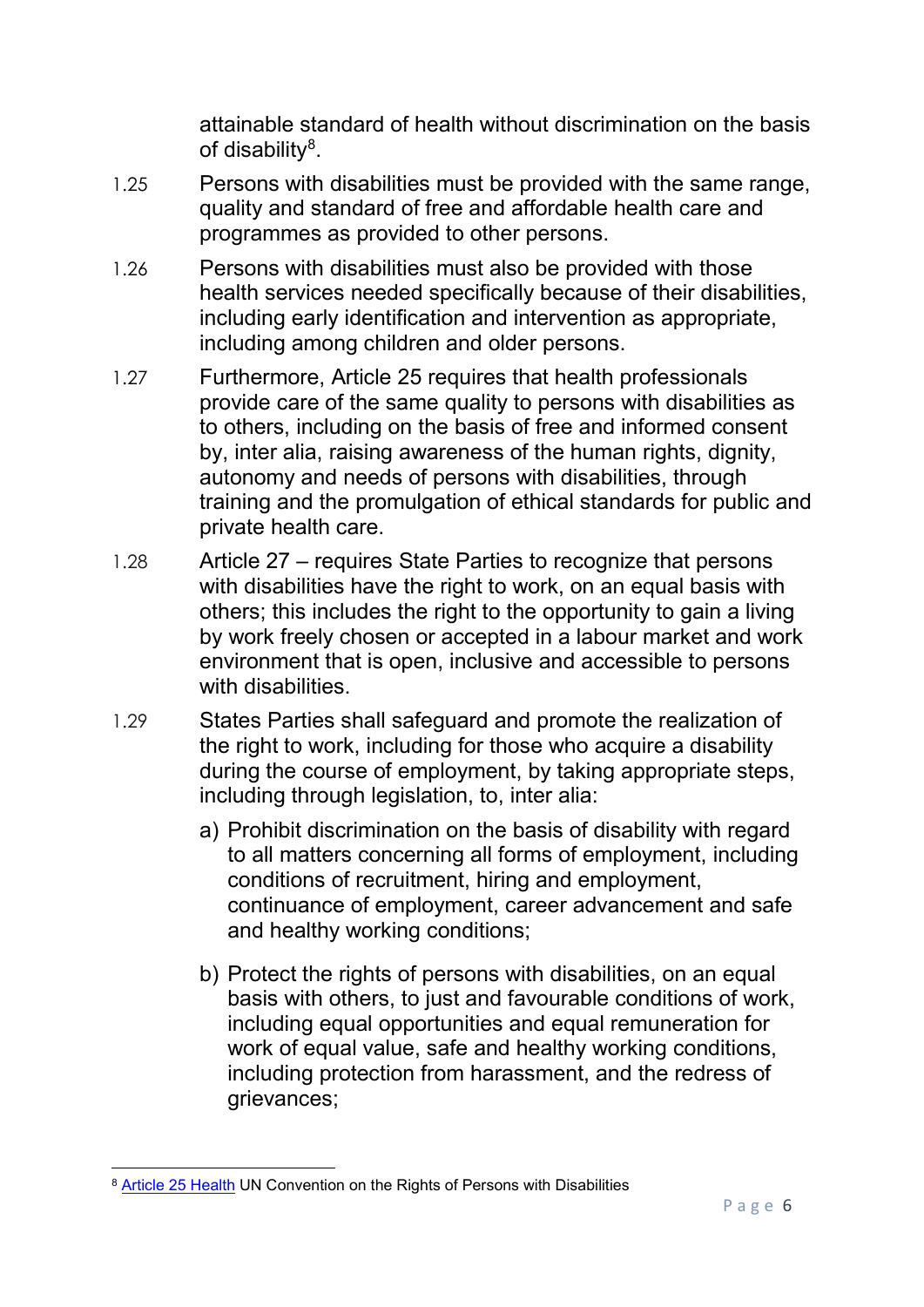- c) Ensure that persons with disabilities are able to exercise their labour and trade union rights on an equal basis with others;
- d) Enable persons with disabilities to have effective access to general technical and vocational guidance programmes, placement services and vocational and continuing training;
- e) Promote employment opportunities and career advancement for persons with disabilities in the labour market, as well as assistance in finding, obtaining, maintaining and returning to employment;
- f) Promote opportunities for self-employment, entrepreneurship, the development of cooperatives and starting one's own business;
- g) Employ persons with disabilities in the public sector;
- h) Promote the employment of persons with disabilities in the private sector through appropriate policies and measures, which may include affirmative action programmes, incentives and other measures;
- i) Ensure that reasonable accommodation is provided to persons with disabilities in the workplace;
- j) Promote the acquisition by persons with disabilities of work experience in the open labour market;
- k) Promote vocational and professional rehabilitation, job retention and return-to-work programmes for persons with disabilities.
- 1.30 States Parties shall ensure that persons with disabilities are not held in slavery or in servitude, and are protected, on an equal basis with others, from forced or compulsory labour.
- 1.31 Article 28 requires State Parties to recognize that persons with disabilities have the right to an adequate standard of living for themselves and their families, including adequate food, clothing and housing, and to the continuous improvement of living conditions, and shall take appropriate steps to safeguard and promote the realization of this right without discrimination on the basis of disability.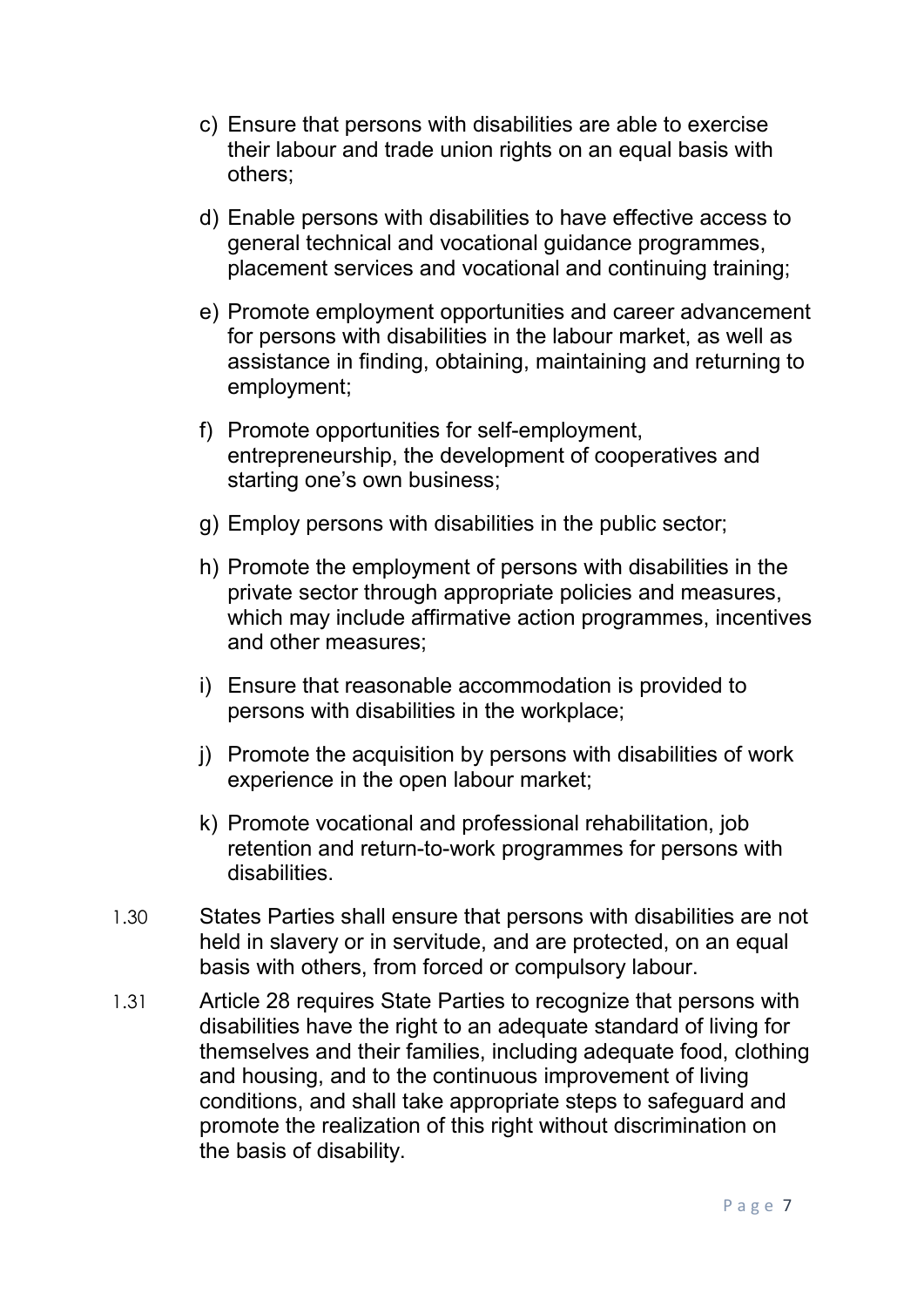- 1.32 States Parties recognize the right of persons with disabilities to social protection and to the enjoyment of that right without discrimination on the basis of disability, and shall take appropriate steps to safeguard and promote the realization of this right, including measures:
	- a) To ensure equal access by persons with disabilities to clean water services, and to ensure access to appropriate and affordable services, devices and other assistance for disability-related needs;
	- b) To ensure access by persons with disabilities, in particular women and girls with disabilities and older persons with disabilities, to social protection programmes and poverty reduction programmes;
	- c) To ensure access by persons with disabilities and their families living in situations of poverty to assistance from the State with disability-related expenses, including adequate training, counselling, financial assistance and respite care;
	- d) To ensure access by persons with disabilities to public housing programmes;
	- e) To ensure equal access by persons with disabilities to retirement benefits and programmes.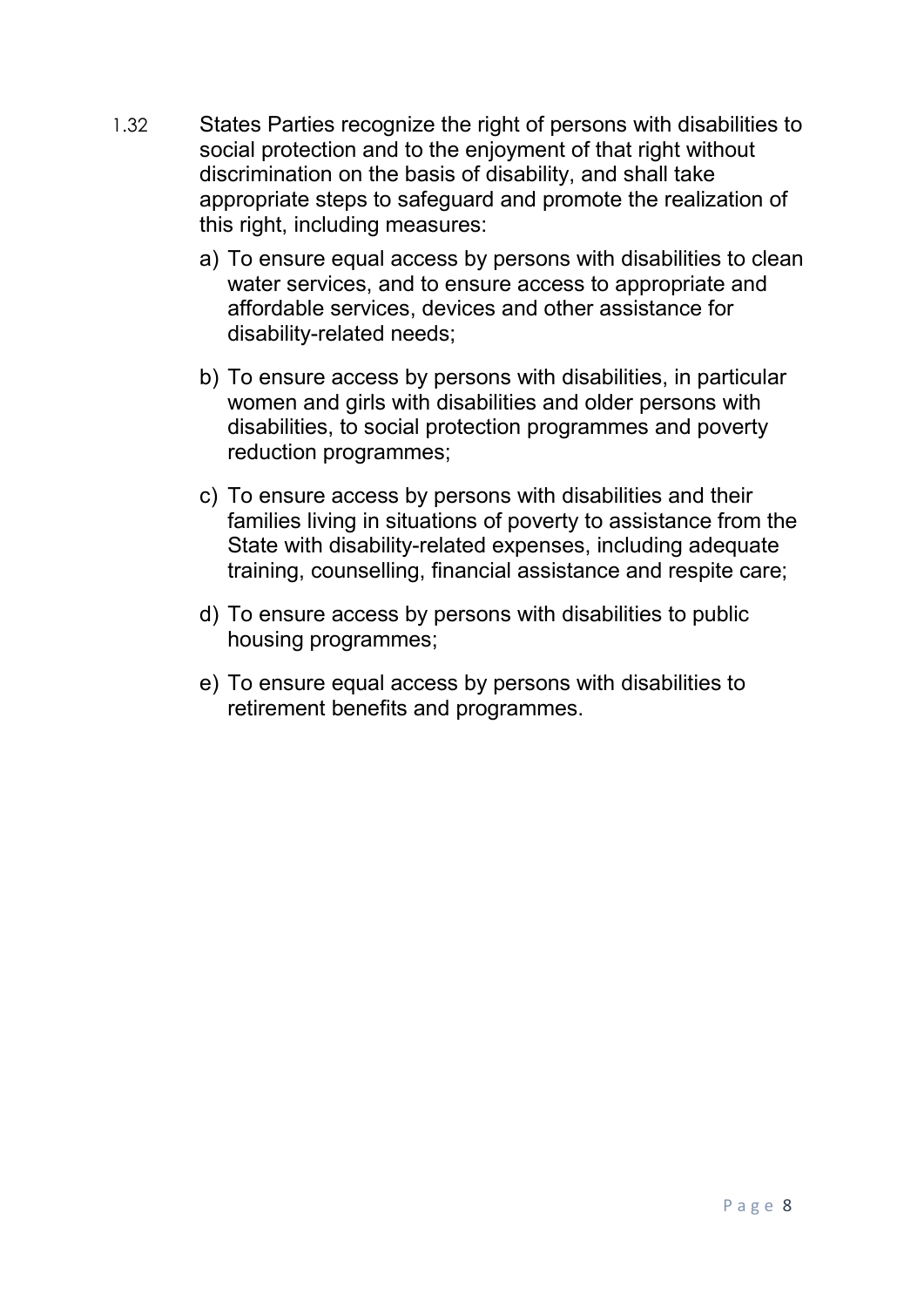## **2 Specific Comments**

### **Providing the Right Support**

- 2.1 The Equality Commission has set out its recommendations in relation to the next Programme for Government and Budget of the NI Executive, including actions relating to access to social protection, namely to:
	- protect the most vulnerable from the adverse impact of welfare reform, particularly mindful of impact on people with disabilities and women, and the barriers experienced by minority ethnic communities (including asylum seekers and refugees);
	- identify and commit to specific measures which will mitigate the adverse impact of welfare reform on the promotion of equality of opportunity, or any alternate policies which might better promote equality of opportunity<sup>[9](#page-8-0)</sup>.
- 2.2 Social protection and an adequate standard of living are a prerequisite to enable disabled people to live independently and to participate fully in society.
- 2.3 There is evidence from an extensive range of sources that current levels of support are not adequate resulting in a range of adverse impacts on persons with disabilities.
- 2.4 In 1995, IMNI facilitated the visit to Northern Ireland of representatives of the Committee on the Rights of Persons with Disabilities, in respect of its Inquiry concerning the United Kingdom of Great Britain and Northern Ireland under article 6 of the Optional Protocol to the Convention.
- 2.5 The inquiry examined the cumulative impact of the legislation, policies and measures adopted by the State party relating to social security schemes and to work and employment, from 2010 to the date of adoption of the report, directed to persons with disabilities or affecting their enjoyment of their rights to live independently and to be included in the community (article 19 of the Convention on the Rights of Persons with Disabilities), to an adequate standard of living and social protection (art. 28) and to work and employment (art. 27).

<span id="page-8-0"></span>**<sup>.</sup>** <sup>9</sup> ECNI - Welfare Reform policy recommendations - [Addressing Inequality, Equality Commission NI](https://www.equalityni.org/WelfareReformPolicy)  [\(equalityni.org\)](https://www.equalityni.org/WelfareReformPolicy)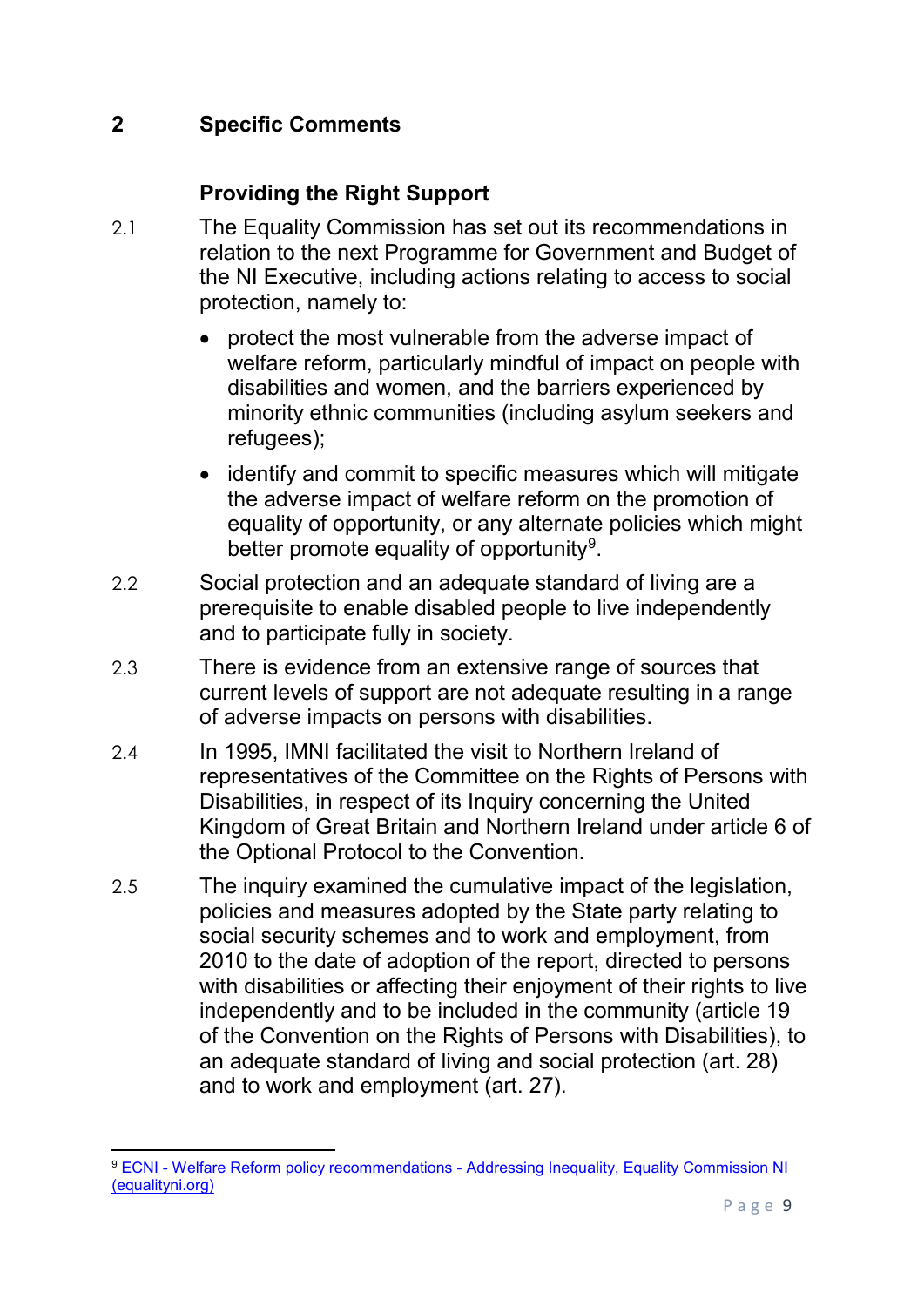- 2.6 The Committee's Inquiry Report highlighted the findings from a wide range of research including:
	- financial loss for persons with disabilities and lower incomes for households claiming benefits under the welfare system and for persons with disabilities;
	- a significantly greater impact in the poorest areas;
	- more persons with disabilities living in poverty;
	- no account being taken of those people no longer eligible for entitlements and services;
	- more inequality and growing restrictions on social care services, owing to the decreasing budget allocations earmarked for social care;
	- a reduction in the services available for home care and for older people;
	- a risk of social isolation and more reliance on informal and family care;
	- loss of eligibility for or reduction in entitlement to personal independence payments;
	- the negative impact of the reduction in housing benefit;
	- the closure of the Independent Living Fund;
	- the transition from disability living allowance to personal independence payments;
	- the changes in the employment and support allowance;
	- the impact on public transport services available for persons with disabilities; and
	- negative stereotyping of persons with disabilities<sup>[10](#page-9-0)</sup>.
- 2.7 The Committee found that there was reliable evidence that the threshold of grave or systematic violations of the rights of persons with disabilities has been crossed citing, inter alia:
	- Measures resulting in a reduction in the support provided to meet the extra cost of disability and denial of reasonable accommodation in assessment procedures

 $\overline{a}$ 

<span id="page-9-0"></span><sup>&</sup>lt;sup>10</sup> UN Committee on the Rights of Persons with Disabilities (2016): Inquiry concerning the United [Kingdom of Great Britain and Northern Ireland under Article 6 of the Optional Protocol](https://www.equalityni.org/ECNI/media/ECNI/Publications/Delivering%20Equality/UNCRPD-CommReport_on_UK.pdf) to the Convention, paragraph 79, page 13.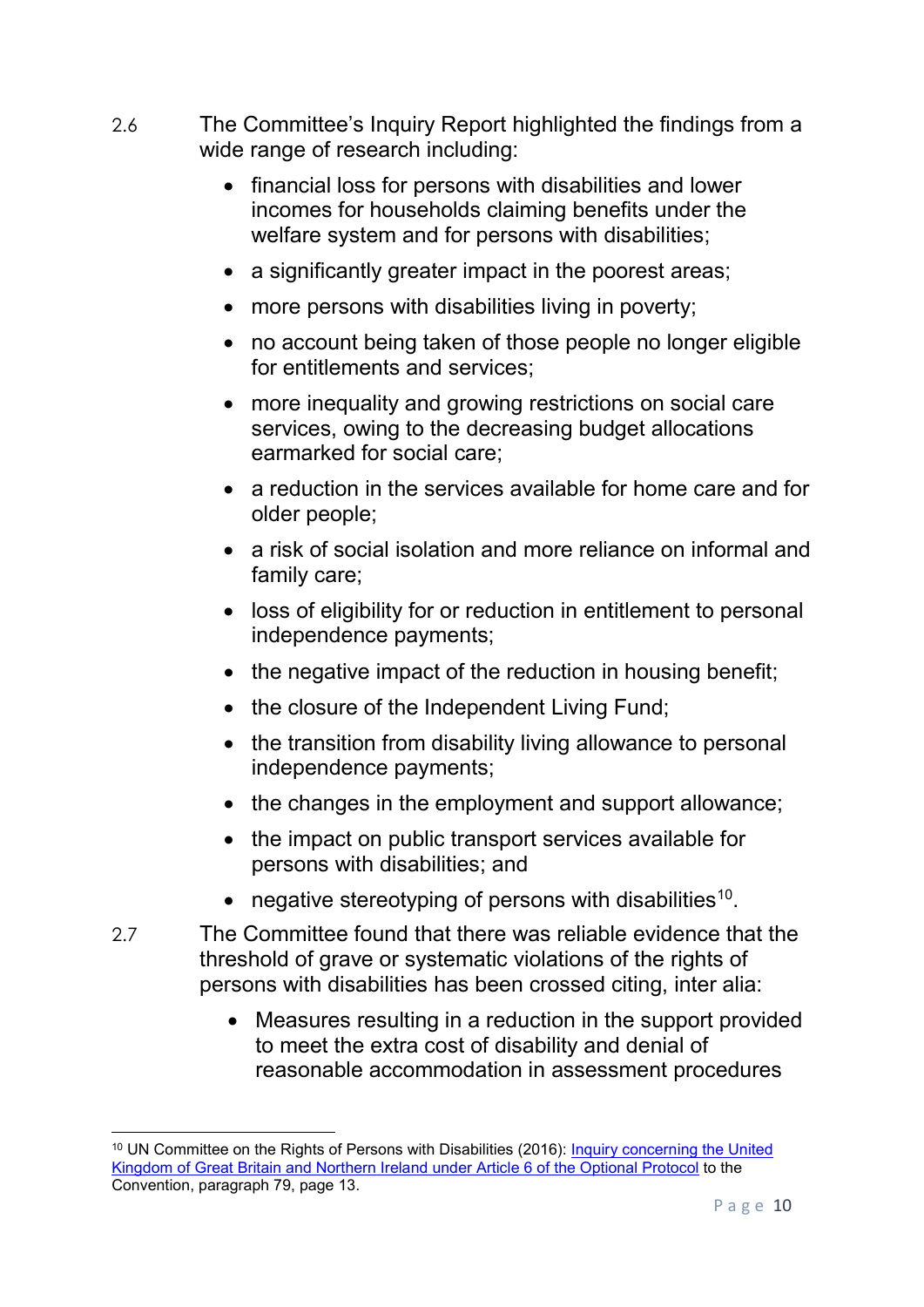and in the realization of the right to employment have had a discriminatory effect on persons with disabilities; $11$ 

- The core elements of the rights to independent living and being included in the community, an adequate standard of living and social protection and the right to employment have been affected: persons with disabilities affected by policy changes have had their freedom of choice and control over their daily activities restricted, the extra cost of disability has been set aside and income protection has been curtailed as a result of benefit cuts, while the expected policy goal of achieving decent and stable employment is far from being attained.<sup>[12](#page-10-1)</sup>
- 2.8 Subsequent research has continued to suggest the persistence of many of the issues highlighted in the Inquiry report.
- 2.9 For example, research by the Social Market Foundation (2021) has highlighted that:
	- Nearly half of all people in poverty in the UK are either disabled themselves or live with someone who is disabled;
	- More in four in ten people (42%) living in families that rely on disability benefits are in poverty;
	- There are 1.8 million more people in poverty whom live in a family that includes a disabled person that there were fifteen years ago;
	- Close to four million disabled people in the UK were living in poverty in 2018/19 (the most recent available figures) against nearly three million in 2003/04. [13](#page-10-2)
- 2.10 A cumulative impact assessment of the impact of tax and social security reforms in Northern Ireland commissioned by the Northern Ireland Human Rights Commission (2019) found that there is a clear relationship between household disability 'score' and the proportion of households losing from the reforms. Overall just 32% of households containing no members with

**.** 

<span id="page-10-0"></span><sup>11</sup> UN Committee on the Rights of Persons with Disabilities (2016): [Inquiry concerning the United](https://www.equalityni.org/ECNI/media/ECNI/Publications/Delivering%20Equality/UNCRPD-CommReport_on_UK.pdf)  [Kingdom of Great Britain and Northern Ireland under Article 6 of the Optional Protocol](https://www.equalityni.org/ECNI/media/ECNI/Publications/Delivering%20Equality/UNCRPD-CommReport_on_UK.pdf) to the Convention, paragraph 113 (e), page 18.

<span id="page-10-1"></span><sup>&</sup>lt;sup>12</sup> UN Committee on the Rights of Persons with Disabilities (2016): Inquiry concerning the United [Kingdom of Great Britain and Northern Ireland under Article 6 of the Optional Protocol](https://www.equalityni.org/ECNI/media/ECNI/Publications/Delivering%20Equality/UNCRPD-CommReport_on_UK.pdf) to the Convention, paragraph 113 (f), pages 18-19.

<span id="page-10-2"></span><sup>13</sup> Oakley, M (2021): Time to think again - [Disability benefits and support after Covid-19](https://www.smf.co.uk/wp-content/uploads/2021/02/Time-to-think-again-Feb-21.pdf) (Social Market Foundation).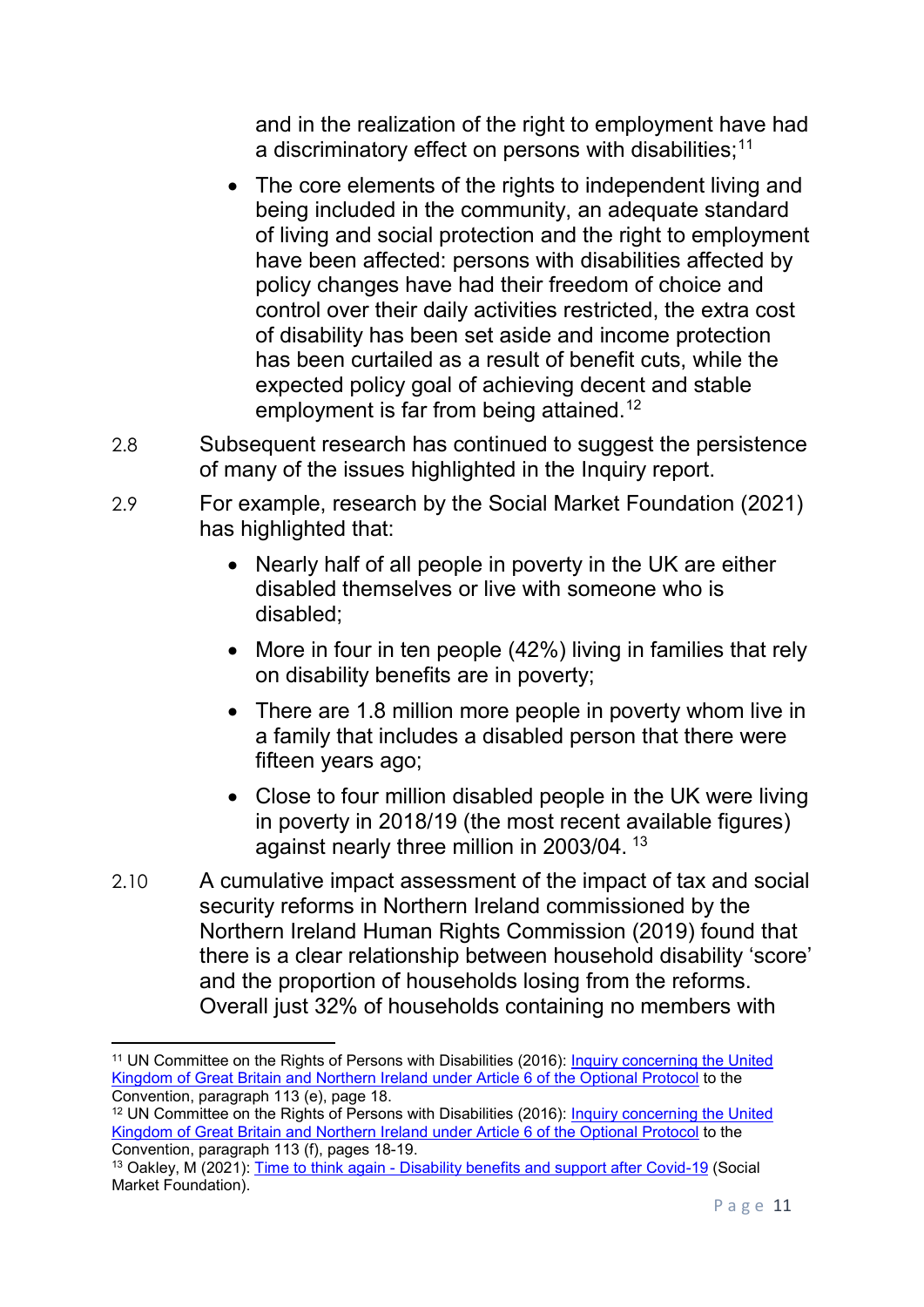functional disabilities lose from the reforms, in comparison to 68% of households with a disability score of four or six or more and 66% of households with a disability score of 5 lose out<sup>[14](#page-11-0)</sup>.

- 2.11 The report recommends an additional payment of £20 per month for disabled people in low income households for claimants of Universal Credit who receive the higher or lower disability addition for any adults or children as part of their claim<sup>15</sup>, and those claiming legacy tax credits and means tested benefits such as ESA and Housing Benefit who qualify for disability premia for those benefits. The rationale for the proposed measure is to offset some of the adverse consequences of the cuts to benefits, tax credits and Universal Credit since 2010 which have affected households with disabled people more than other households.
- 2.12 A key contributor to the ability of benefit claimants to 'get by' on benefits has been the impact of the benefits freeze from 2016- 2020 which led to a decline in the value of the benefit against rising costs of living. Citizen's Advice (2020)<sup>[16](#page-11-2)</sup> noted that found that the number of people who are unable to cover their living costs has increased by 25% since the benefits freeze began in 2016.
- 2.13 The Trussell Trust has highlighted that more than six in ten (62%) working-age people referred to food banks in early 2020 were disabled.<sup>[17](#page-11-3)</sup>
- 2.14 The Trust point out that the majority (78%) of households affected by disability who were referred to food banks in early 2020 were not in receipt of either Personal Independent Payments (PIP) or the Disability Living Allowance (DLA), the benefits that provide extra money to help disabled people get on with everyday life. The Trust draw attention to the impact on disabled people of the demanding criteria set in order to apply for, and successfully receive PIP resulting in many disabled people not meet the criteria and left without additional support to cover the costs associated with their disability.

**.** 

<span id="page-11-0"></span><sup>&</sup>lt;sup>14</sup> Reed, H. and Portes, J. (2019): Cumulative impact of tax and social security reforms in Northern [Ireland,](https://nihrc.org/uploads/publications/Final_CIA_report_Oct_2019.pdf#:%7E:text=The%20Northern%20Ireland%20Human%20Rights%20Commission%20%28NIHRC%29%20commissioned,some%20of%20the%20negative%20impacts%20of%20the%20reforms.) para 7.2, page 101

<span id="page-11-1"></span> $\frac{15}{15}$  Claimants who receive disability additions for more than one person in the household should receive £20 per month for each disabled person.

<span id="page-11-2"></span><sup>&</sup>lt;sup>16</sup> Citizens Advice (2020): Making Ends Meet: the impact of the benefits freeze on Citizens Advice's [debt clients,](https://www.citizensadvice.org.uk/Global/CitizensAdvice/welfare%20publications/Making%20Ends%20Meet%20-%20The%20impact%20of%20the%20benefits%20freeze%20on%20people%20in%20debt%20%20(1).pdf) page 3.

<span id="page-11-3"></span><sup>&</sup>lt;sup>17</sup> The Trussell Trust (28 June 2021): The State of Hunger: It's not right that disabled people are being [forced to turn to food banks](https://www.trusselltrust.org/2021/06/28/the-state-of-hunger-its-not-right-that-disabled-people-are-being-forced-to-turn-to-food-banks/)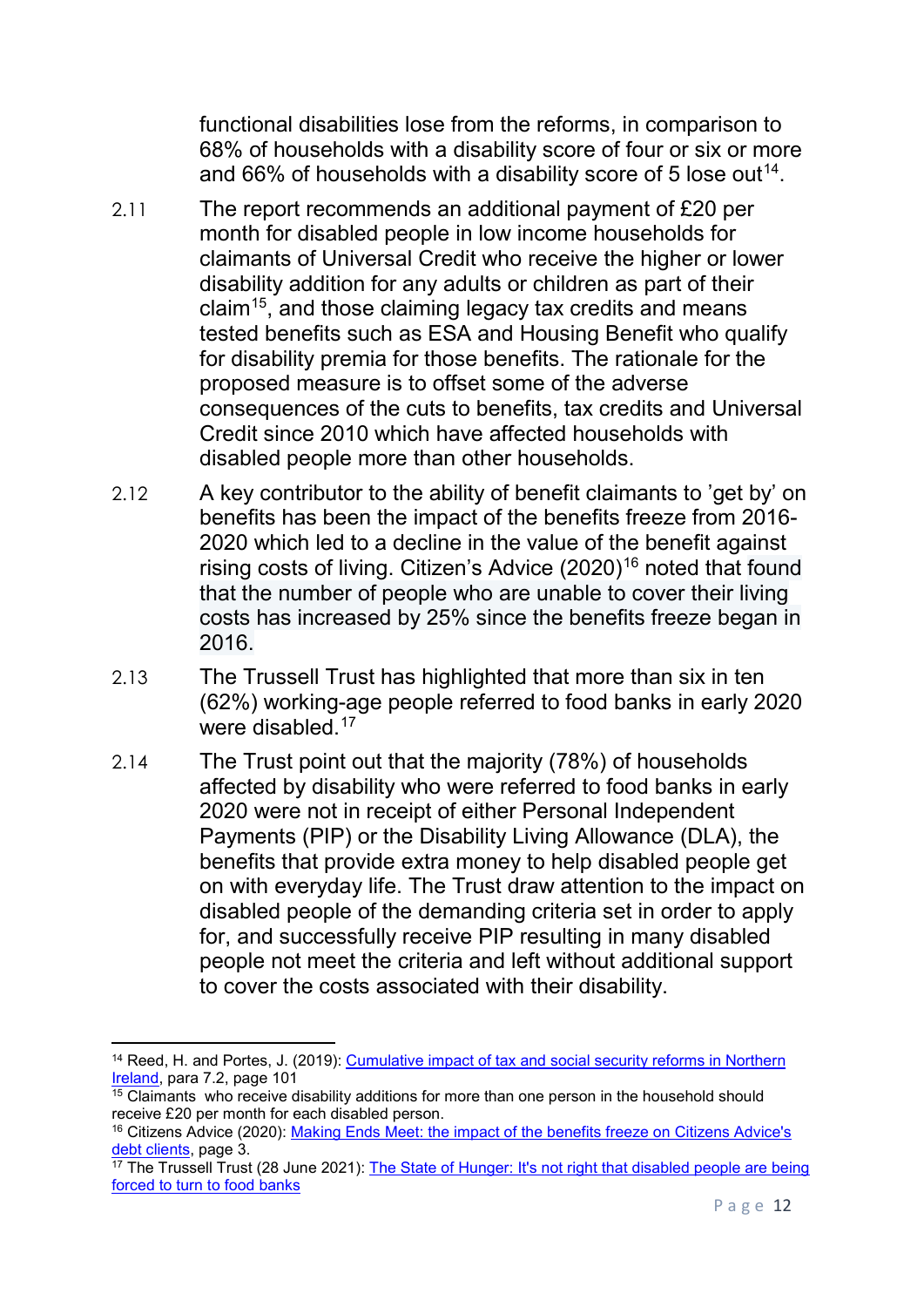- 2.15 The Trussell Trust have also highlighted how households affected by disability were on average in greater levels of debt than other households referred to food banks.
- 2.16 Furthermore, 23% of households with a disability were losing more than a quarter of their income on repaying debt or loans, compared to 14% among households not affected by disability whilst 41% of disabled people were in debt to the DWP. Households affected by disability are more likely than other households arriving at food banks to be in debt, to have accrued multiple debts, and for a higher proportion of their income to be swallowed up repaying these debts. $^{18}$  $^{18}$  $^{18}$
- 2.17 A Joseph Rowntree Foundation report (2020) on Universal Credit in Northern Ireland found that the recipients of the benefit spoken to for the study experienced the benefit in negative ways:
	- There were particular problems linked to the five-week wait for the first payment to come through and the provision of advance payments, which are repayable loans;
	- Recipients found it hard to recover from the financial hardship that the five-week wait caused, and described ongoing difficulties linked to reduced UC payments as the advance payments (and often other historical debts) were repaid.
	- A 'domino effect' was often experienced: debt led to more debt and aggravated mental health problems as people struggled to meet essential needs<sup>19</sup>.
- 2.18 The Disability Benefits Consortium has drawn attention to the financial situation faced by disabled people on legacy benefits facing rising costs for essential items and new costs as a result of changes brought on by the pandemic and the withdrawal of services and support:
	- 82% of disabled claimants have had to spend more money than they normally would during the pandemic.

<span id="page-12-0"></span> $\overline{a}$ <sup>18</sup> The Trussell Trust (22 June 2021): The State of Hunger - The debt crisis facing households at food [banks](https://www.trusselltrust.org/2021/06/22/the-state-of-hunger-the-debt-crisis-facing-households-at-food-banks/)

<span id="page-12-1"></span> $\frac{19}{19}$  Patrick, R. and Simpson, M. (2020): Universal Credit could be a lifeline in Northern Ireland but it [must be designed with](https://www.jrf.org.uk/report/universal-credit-could-be-lifeline-northern-ireland-it-must-be-designed-people-who-use-it) people who use it (Joseph Rowntree Foundation).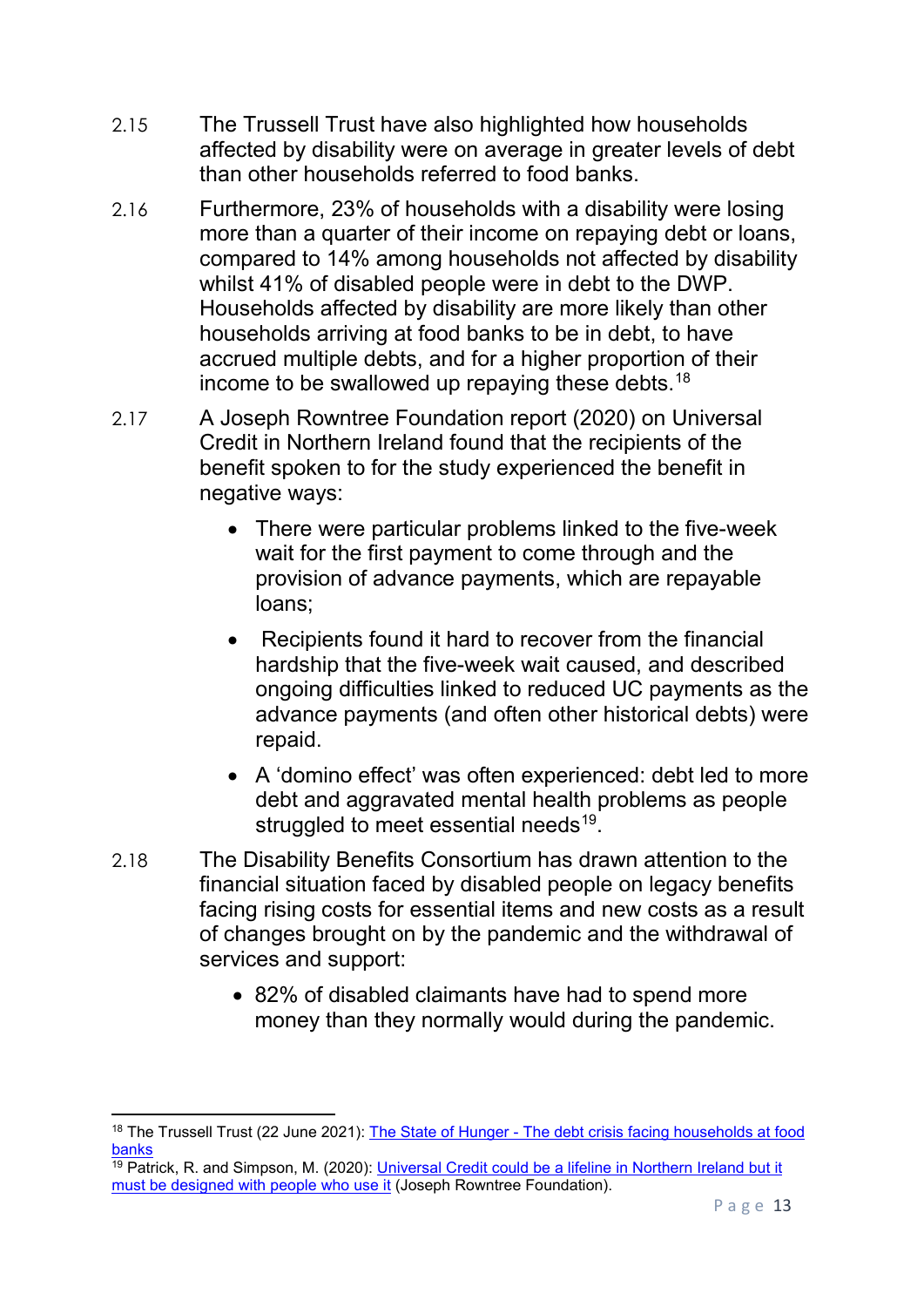- This is most commonly due to greater food shopping and utility bills, as over half (54% and 53%) of disabled claimants said these costs had increased significantly
- As a result of these increased costs, two thirds (67%) of disabled claimants have had to go without essential items at some point during the pandemic
- Almost half (44%) of disabled claimants are reporting being unable to meet financial commitments such as rent and household bills.  $20$
- 2.19 A survey conducted on behalf of the Cabinet Office's Disability Unit (June 2021) found that:
	- 4% of disabled people, 4% of carers, and 6% of general public respondents 'agree' or 'strongly agree' that disabled people have sufficient financial support to meet their needs;
	- 5% of disabled people, 6% of carers, and 9% of general public respondents 'agree' or 'strongly agree' that in general, the government provides a good level of support to disabled people.<sup>[21](#page-13-1)</sup>
- 2.20 In light of the adverse impacts, highlighted above, the Commission reiterates its **recommendation** that the NI Executive protect the most vulnerable from the adverse impact of welfare reform; and commit to specific measures which will mitigate the adverse impact of welfare reform on the promotion of equality of opportunity, or any alternate policies which might better promote equality of opportunity.
- 2.21 With regard to the Department's proposals for exploring options for improved advocacy, one option which might usefully be explored is the piloting of a partnership approach between Disabled Persons' Organisations (DPOs) and Advice agencies. This approach could combine the knowledge of 'experts by experience' with that of benefits advice specialists in a way that is consonant with the underpinning principle of the UNCRPD, 'Nothing About Us, Without Us', to:

 $\overline{a}$ 

<span id="page-13-0"></span><sup>&</sup>lt;sup>20</sup> The Disability Benefits Consortium (2021): Pandemic Poverty - stark choices facing disabled people [on legacy benefits](file://equality.local/root/Data1/PUBLIC%20POLICY/ConsultationResponses/B_ConsultationsAndResponses/DfC/2021-Health&DisabilityGreenPaper/2-ECNI-WorkingDocs/MS%20Society%20External%20template%20(wordpress.com))

<span id="page-13-1"></span> $21$  Cabinet Office Disability Unit (June 2021): [UK Disability Survey Research Report,](https://www.gov.uk/government/publications/uk-disability-survey-research-report-june-2021/uk-disability-survey-research-report-june-2021) Q110 (d) and Q  $110 (e)$ .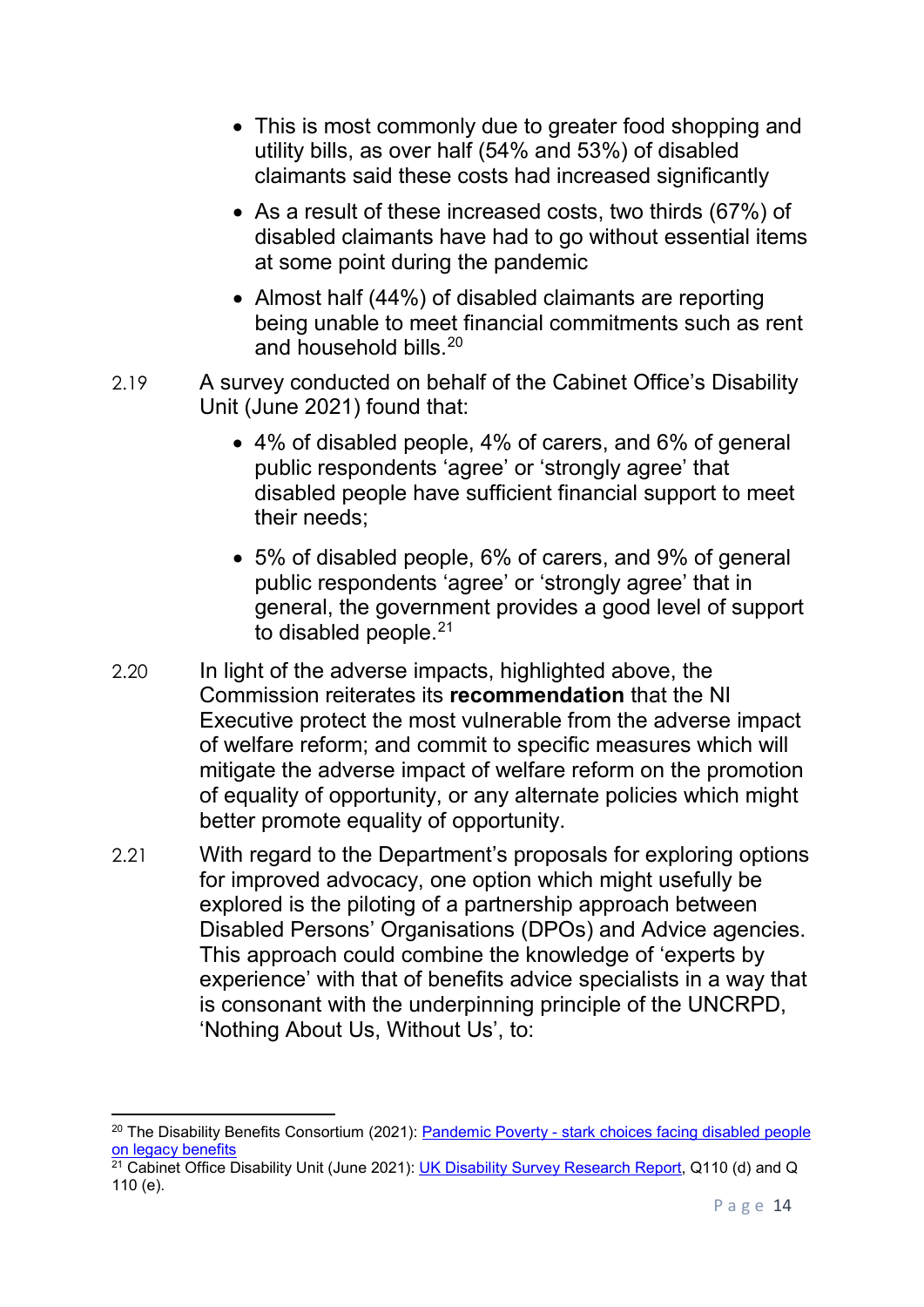- better secure the trust of disabled people seeking to navigate the benefits system;
- create employment for disabled advisors; and
- achieve better outcomes for disabled claimants.

#### **Improving Employment Support**

- 2.22 The Commission has highlighted the need to address inequalities in employment experienced by people with  $disabilities<sup>22</sup>$ .
- 2.23 The disability employment gap in Northern Ireland remains higher than the rest of the  $UK^{23}$  $UK^{23}$  $UK^{23}$  and there is also a higher rate of economic inactivity<sup>[24](#page-14-2)</sup> in NI.
- 2.24 In addition, while there are more people in work than previously, data indicates that there is a higher proportion of people on in-work poverty. [25](#page-14-3)
- 2.25 The Commission was disappointed to note that the Disability Employment Strategy did not appear as a priority in the NI Executive's Covid recovery plan.<sup>[26](#page-14-4)</sup>
- 2.26 The removal of barriers to work, including those experienced by people with disabilities, will contribute to realising Northern Ireland's full economic potential with improved employment opportunities for all.
- 2.27 We recommend action to reduce discrimination in employment, including due to disability. There is clear evidence of the economic exclusion of people with disabilities.<sup>[27](#page-14-5)</sup> People with disabilities face barriers to employment and require support in terms of accessing and remaining in the workplace.
- 2.28 The Equality Commission for Northern Ireland and the Northern Ireland Human Rights Commission (NIHRC) are jointly responsible, as the Independent Mechanism for Northern

<u>.</u>

<span id="page-14-0"></span><sup>&</sup>lt;sup>22</sup> Equality Commission for Northern Ireland: **Employment Equality** 

<span id="page-14-1"></span><sup>&</sup>lt;sup>23</sup> Equality Commission for Northern Ireland (2018): [Statement of Key Inequalities in Employment,](https://www.equalityni.org/ECNI/media/ECNI/Publications/Delivering%20Equality/Employment-KeyInequalitiesStatement.pdf) paragraph 4.12, page 27.

<span id="page-14-2"></span> $24$  Equality Commission for Northern Ireland (2018): [Statement of Key Inequalities in Employment,](https://www.equalityni.org/ECNI/media/ECNI/Publications/Delivering%20Equality/Employment-KeyInequalitiesStatement.pdf) paragraph 4.22, page 29.

<span id="page-14-3"></span> $25$  Hick, R. and Lanau, A. (2017): [In-Work Poverty in the UK,](https://www.nuffieldfoundation.org/sites/default/files/files/Hick%20and%20Lanau%20_%20In-Work%20Poverty%20in%20the%20UK.pdf) page 3.

<span id="page-14-4"></span><sup>&</sup>lt;sup>26</sup> Northern Ireland Executive (June 2021): [Building Forward: Consolidated Covid Recovery Plan](https://www.executiveoffice-ni.gov.uk/sites/default/files/publications/execoffice/consolidated-covid-19-recovery-plan.pdf)

<span id="page-14-5"></span><sup>&</sup>lt;sup>27</sup> Equality Commission for Northern Ireland (2018): [Statement of Key Inequalities in Employment,](https://www.equalityni.org/ECNI/media/ECNI/Publications/Delivering%20Equality/Employment-KeyInequalitiesStatement.pdf) page 24.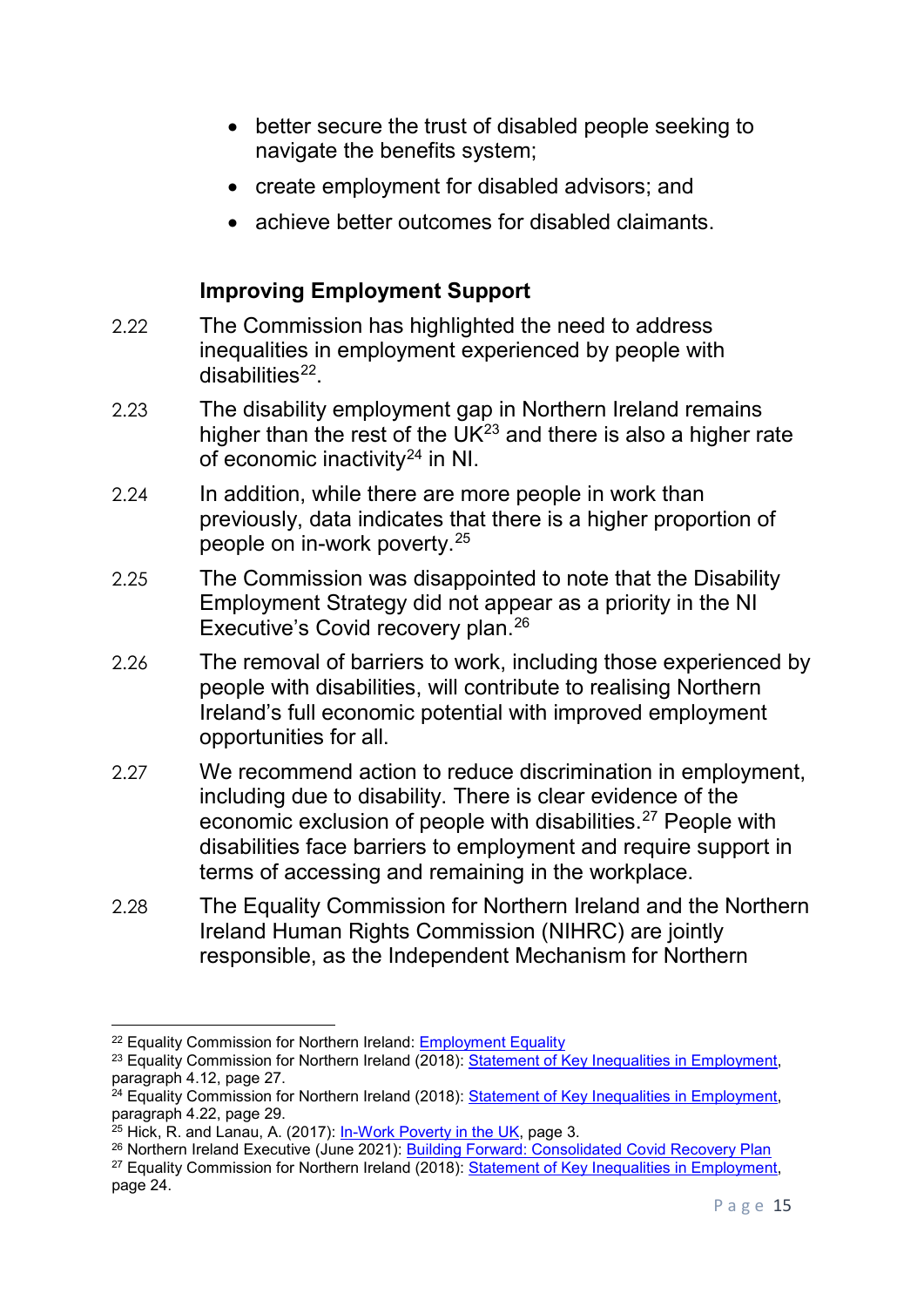Ireland (IMNI), for promoting, protecting and monitoring implementation of the Convention in Northern Ireland<sup>28</sup>.

- 2.29 The Commission and NIHRC have set out the issues in a range of areas that Government and others need to address to implement fully the convention. In relation to employment IMNI have identified the following issues:
	- employment gap for disabled people;
	- shortcomings with welfare to work measures;
	- attitudinal barriers.<sup>[29](#page-15-1)</sup>
- 2.30 Person with disabilities make up 26% of the total figure of those classed as economically inactive in Northern Ireland. The employment rate for people without disabilities 38% is over half that of persons without disabilities (80%), mirroring a similar ratio in relation to those without educational qualifications $30$ .
- 2.31 According to a 2013 survey, most people claiming the main unemployment benefit, Job Seekers Allowance, had worked since 2010. This figure contrasts significantly with the experience of persons with disabilities which show just 12% of respondents with a disability had worked since 2010.
- 2.32 IMNI has called for consideration to be given to what measures, including outcome focused actions, policies, laws and programmes and the collection of appropriate data, will be taken to:
	- assist persons with complex disabilities into employment in Northern Ireland; and
	- improve the overall employment situation of persons with disabilities in Northern Ireland.<sup>[31](#page-15-3)</sup>
- 2.33 While the Department for Employment and Learning provides a number of programmes to support persons with disabilities in Northern Ireland into employment such as Access to Work NI, evidence provided to IMNI from the disability sector indicates

<span id="page-15-0"></span><sup>28</sup> ECNI - [Employment policy and equality in Northern Ireland \(equalityni.org\)](https://www.equalityni.org/Delivering-Equality/Addressing-inequality/Employment/Policy)

<span id="page-15-1"></span><sup>&</sup>lt;sup>29</sup> Independent Mechanism for Northern Ireland (2017): UNCRPD - Jurisdictional Parallel Report on [implementation in Northern Ireland,](https://www.equalityni.org/ECNI/media/ECNI/Publications/Delivering%20Equality/IMNI_CRPD_ParallelJurisdictionalReport_WorkingPaper(Aug17).pdf) pages 69-70.

<span id="page-15-2"></span><sup>&</sup>lt;sup>30</sup> <u>Disability and employment, UK - [Office for National Statistics \(ons.gov.uk\)](https://www.ons.gov.uk/peoplepopulationandcommunity/healthandsocialcare/disability/bulletins/disabilityandemploymentuk/2019#:%7E:text=However%2C%20Northern%20Ireland%20had%20the,disparity%20(42.3%20percentage%20points).)</u>

<span id="page-15-3"></span><sup>&</sup>lt;sup>31</sup> Independent Mechanism for Northern Ireland (2017): <u>UNCRPD - Jurisdictional Parallel Report on</u> [implementation in Northern Ireland,](https://www.equalityni.org/ECNI/media/ECNI/Publications/Delivering%20Equality/IMNI_CRPD_ParallelJurisdictionalReport_WorkingPaper(Aug17).pdf) pages 69-70.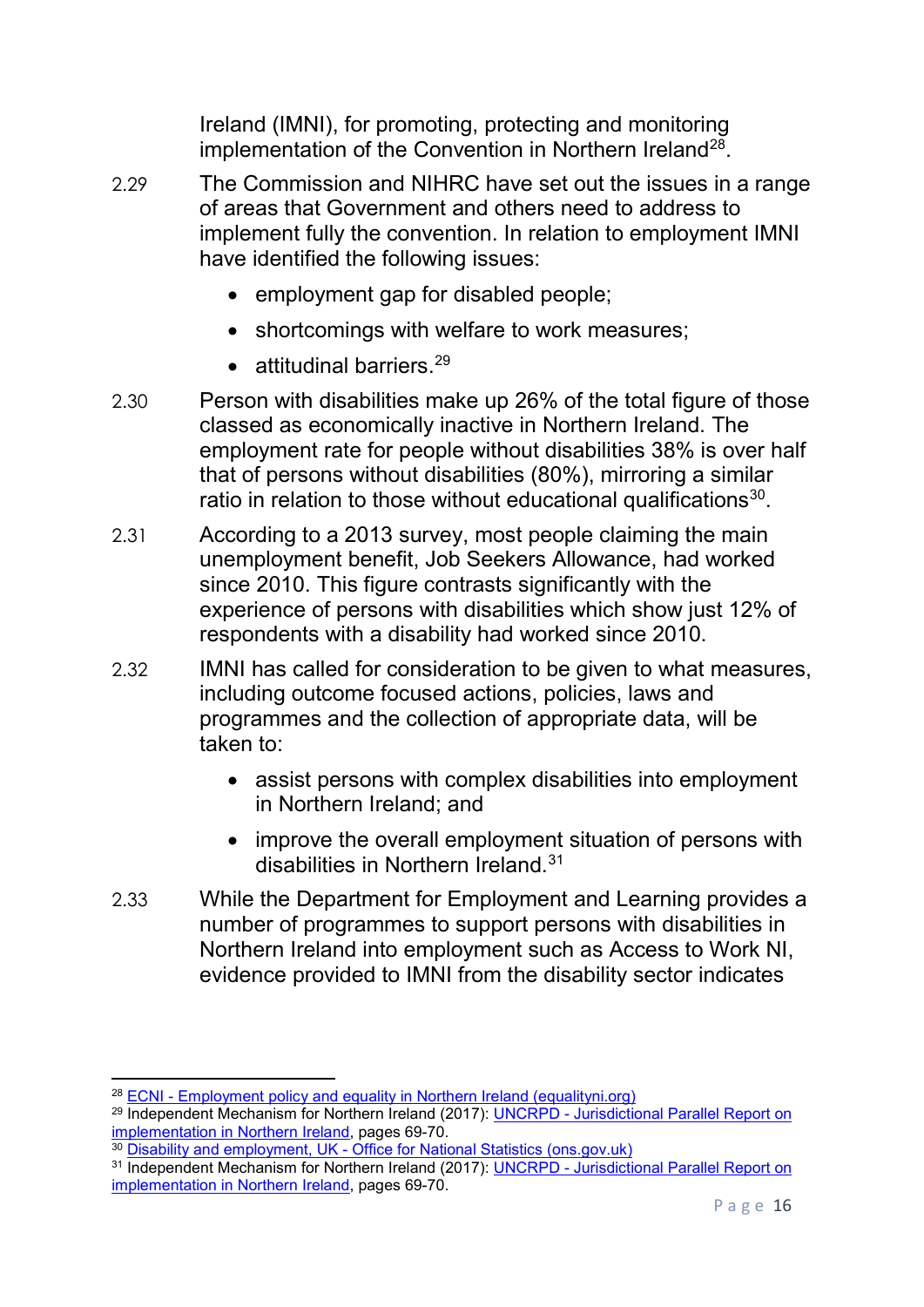that these programmes have not effectively supported people with more complex disabilities $32$ .

- 2.34 This includes people requiring a high level of personalised and ongoing support to access and retain employment and did not include accurate statistics and targets utilising appropriately disaggregated data to identify what progress has been made in this area.
- 2.35 The Northern Ireland Union of Supported Employment have highlighted concerns that the substantial support received by the disability employment sector in Northern Ireland by the European Social Fund will not be replicated by the post Brexit UK Shared Prosperity Fund<sup>[33](#page-16-1)</sup>.
- 2.36 The 2020 report developed by the NI Disability Strategy Expert Advisory Panel set out a number of relevant recommendations. These included the following in relation to employment:
	- Develop a new Disability Employment Strategy in meaningful partnership with d/Deaf and disabled people and relevant statutory and voluntary organisations.
	- Ensure that disability employment law is revised to reflect provisions within the Equality Act 2010 to ensure at least parity of treatment of all d/Deaf and disabled people across the UK.
	- Develop disaggregated and qualitative data to better inform employment policy, shape programme design/delivery and ensure better outcomes.
	- Ensure that currently proposed and future training and employment programmes (current programmes include ESF) are clearly linked across Departments. That by default they are co-produced with d/Deaf and disabled people, specialised and not a 'one size fits all' provision.
	- Prioritise d/Deaf and disabled people within social clauses linked to employment practice within all Government procurement contracts NICS need to realign representation to at least match the percentage of d/Deaf and disabled people in employment in GB Civil Service.

<span id="page-16-0"></span><sup>32</sup> Independent Mechanism for Northern Ireland (2017): UNCRPD - [Jurisdictional Parallel Report](https://www.equalityni.org/ECNI/media/ECNI/Publications/Delivering%20Equality/IMNI_CRPD_ParallelJurisdictionalReport_WorkingPaper(Aug17).pdf) on [implementation in Northern Ireland,](https://www.equalityni.org/ECNI/media/ECNI/Publications/Delivering%20Equality/IMNI_CRPD_ParallelJurisdictionalReport_WorkingPaper(Aug17).pdf) page 68

<span id="page-16-1"></span><sup>33</sup> https://www.nicva.org/article/niuse-policy-group-publishes-paper-on-the-future-funding-for-disabilityemployment-services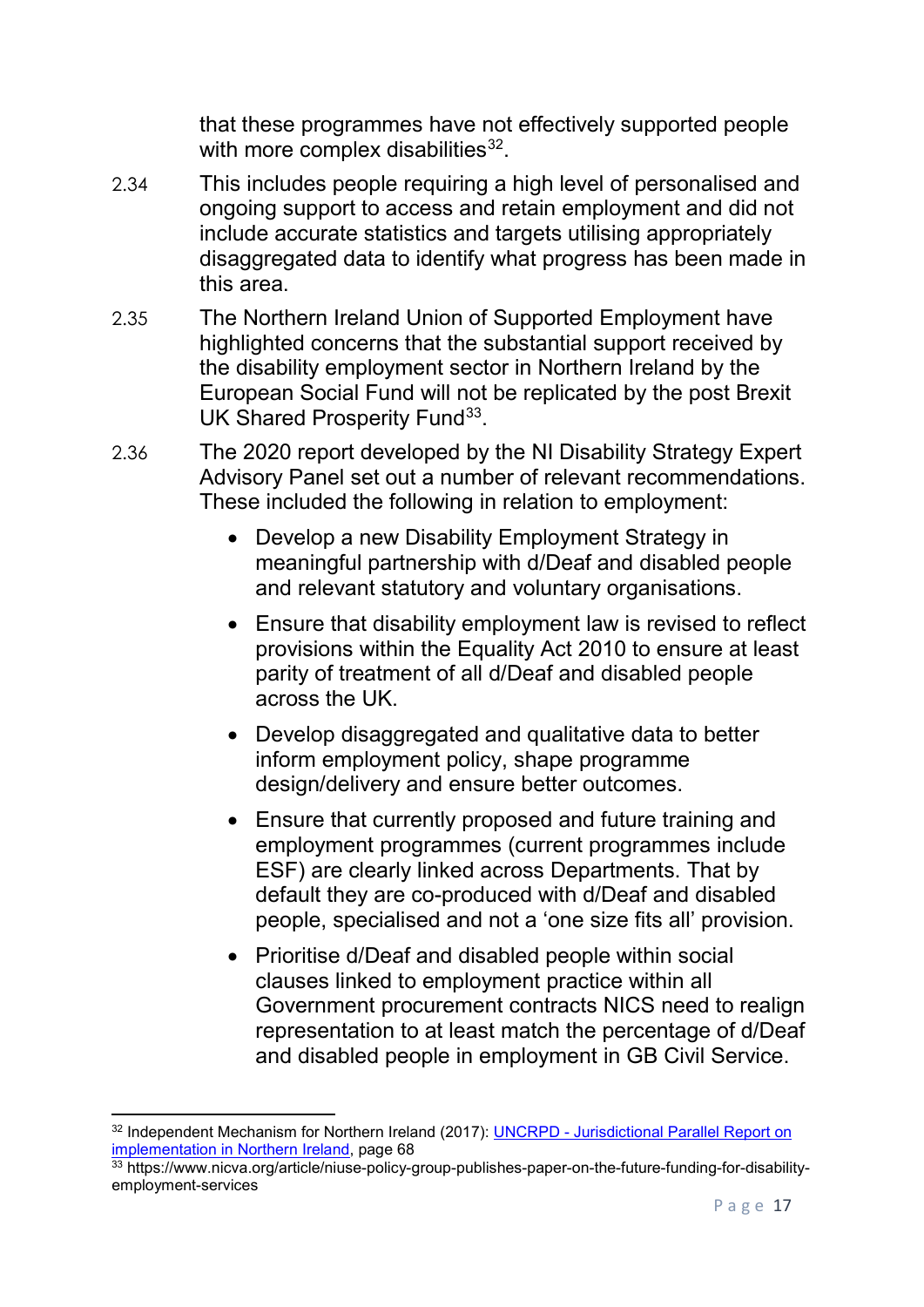- Firmly commit to development and roll out positive action (i.e. ring fencing posts) employment measures aimed at securing, retaining and progressing d/Deaf and disabled people through all levels of the NICS.
- Monitor and address the disability pay gap in employment.
- Incorporate access to work as a potential mechanism to support d/Deaf and disabled people in work experience to access employment in the first place – particularly in accessing equipment, transport, work-related expenses and personal assistance.
- Immediately work towards ending the practice of sheltered employment and other poor practices and advance creative opportunities for d/Deaf and disabled people to access meaningful jobs in a wide range of sectors.
- End the practice of reasonable adjustment being used as a punitive or restrictive measure on d/Deaf and disabled people and ensure that reasonable adjustments continue to be respected when the employer's situation or external circumstances have changed (e.g. in light of Covid 19).
- Work with those responsible for the Disability Employment Stakeholder Forum on the following three recommendations:
	- o Funding for Supported Employment model for d/Deaf and disabled people furthest from the labour market.
	- o Develop a broad range of options to ensure d/Deaf and disabled people can participate at all levels in the labour market (recruitment, retention and promotion/advancement).
	- o Access to work to support d/Deaf and disabled people in training and work experience and greater public awareness programme.<sup>[34](#page-17-0)</sup>

<span id="page-17-0"></span>**<sup>.</sup>** <sup>34</sup> [Disability Strategy Expert Advisory Panel Report](https://www.communities-ni.gov.uk/system/files/publications/communities/dfc-social-inclusion-strategy-disability-expert-advisory-panel-report.pdf) (2020), pages 86-88.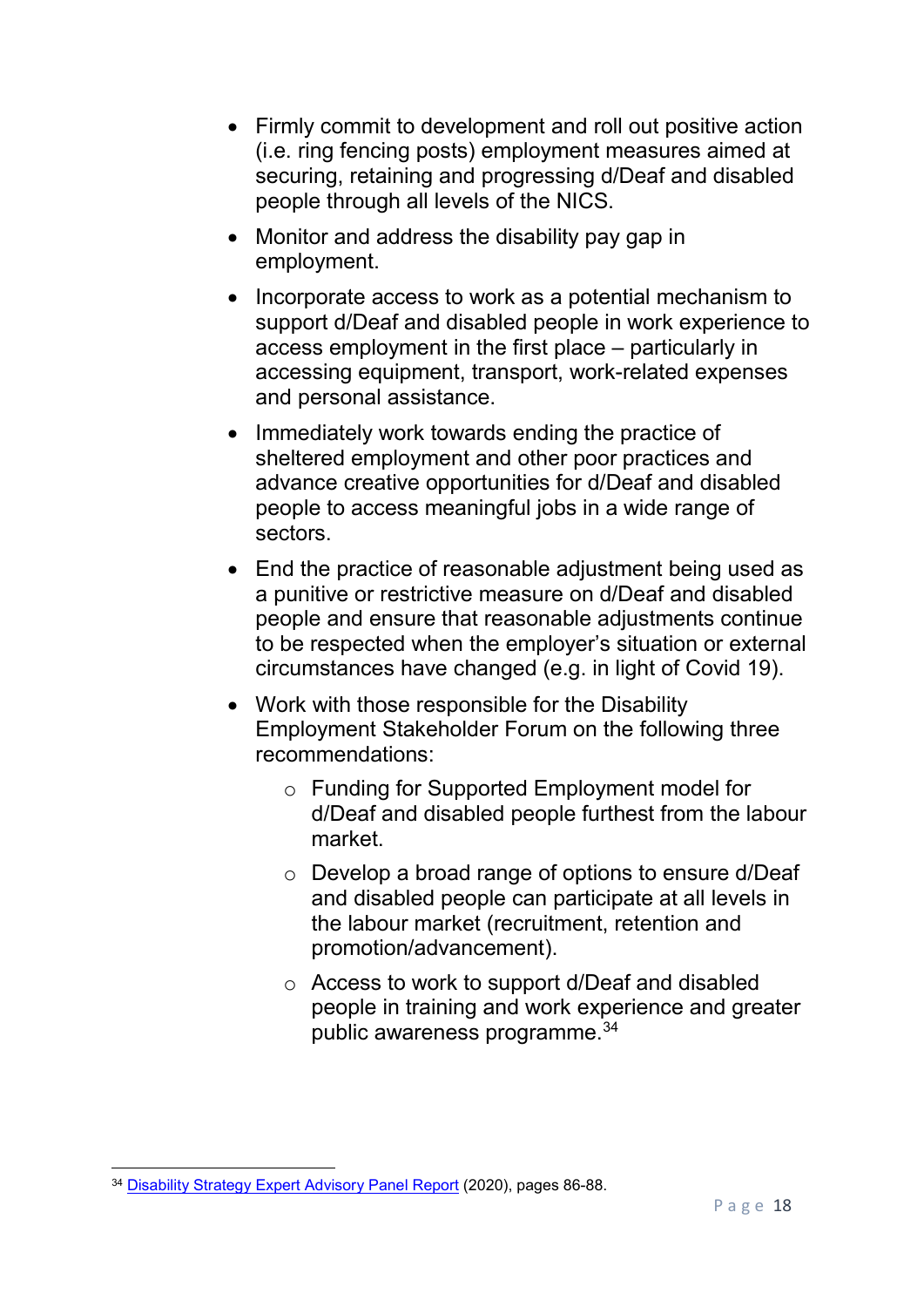- 2.37 The Commission would especially seek to highlight concerns regarding the impact of sanctions on the mental health of job seekers.
- 2.38 The mental health Charity MIND highlighted that statistics show that the current conditionality system isn't working effectively for people with mental health problems.[35](#page-18-0) Nearly 70% of the 60,000 sanction threats for people with mental health problems in the Employment and Support Allowance Work Related Activity Group in 2014-15 were later cancelled or reversed.[36](#page-18-1)
- 2.39 MIND maintain that these threats, whether they resulted in a sanction or not, have a detrimental impact on the mental health of people with mental health problems and propose that before introducing new forms of conditionality or requirements, the Department should review its current use of the policy to understand where improvements need to be made.
- 2.40 Mental health problems include symptoms that can be exacerbated by the environment created by conditionality or by placing requirements on people. If exacerbated, it is likely that the person experiencing them will be pushed further away from work $37$
- 2.41 MIND have made a number of recommendations including that The Department for Work and Pensions should redesign and improve training in mental health for Work Coaches, including introducing assessments and audits of knowledge and skills  $38$ .
- 2.42 In relation to job seeking and employment support for people with mental health problems, MIND recommend that it should be tailored and personalised, ensuring progression is achieved at the claimant's own pace. MIND advise that pushing someone with a mental health problem too quickly into something they are unable to achieve or feel unready to undertake, could have a detrimental impact on their health $39$ .
- 2.43 Finally, MIND emphasise that to allow for progression, reasonable adjustments are made by both the employer and Work Coaches (as required under the Equality Act 2010), to

<span id="page-18-0"></span>**<sup>.</sup>** 35 See also: Royal Psychological Society et al (2019): A consensus statement on the use of sanctions in the benefits system and entitlement to personalised support.pdf; Wright, S. (2020): [Mental health,](http://eprints.gla.ac.uk/224227/)  [welfare conditionality and employment support](http://eprints.gla.ac.uk/224227/) (University of Glasgow); National Audit Office (2016): [Benefit Sanctions.](https://www.nao.org.uk/wp-content/uploads/2016/11/Benefit-sanctions.pdf)

<span id="page-18-1"></span><sup>36</sup> [Written evidence -](https://www.mind.org.uk/media-a/4278/26980.pdf) Mind;<https://www.mind.org.uk/media-a/4279/32341.pdf>

<span id="page-18-2"></span> $37$  Ibid.

<span id="page-18-4"></span><span id="page-18-3"></span><sup>38</sup> Ibid, page 3.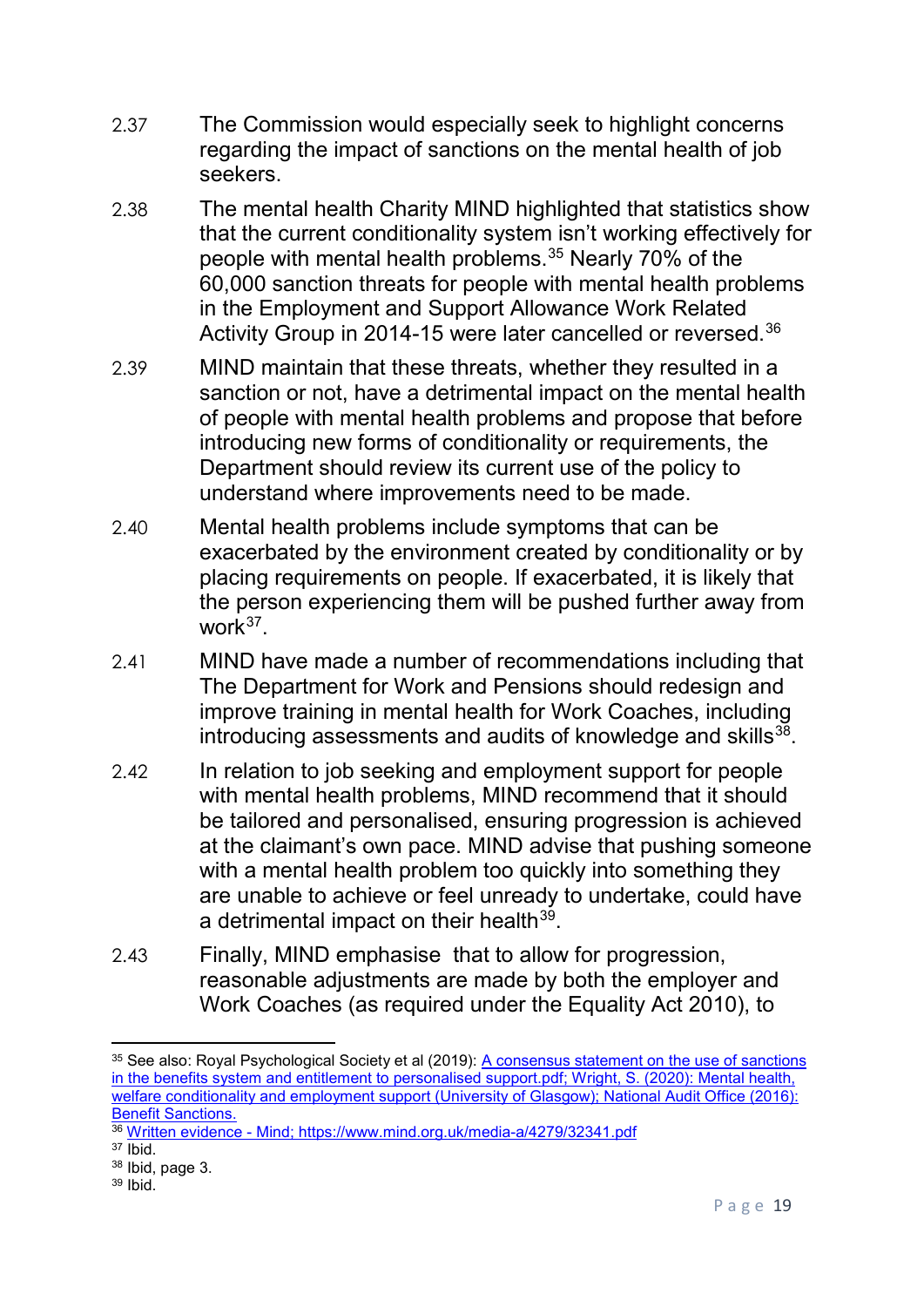ensure that someone with a mental health problem is not at a disadvantage<sup>40</sup>.

2.44 The Commission notes that Disability Rights UK (DRUK) have expressed concern that the Green Paper's employment related suggestions are concentrated around the Disabled person, rather than changing the attitude of employers and the nature of work and the workplace $41$ .

## **Improving our Current Services**

- 2.45 The National Audit Office's 2016 report on Health and Disability Assessments<sup>[42](#page-19-2)</sup> highlighted difficulties in securing appropriately qualified assessment staff. One possible consequence of capacity shortages is that assessment report quality is lower as staff may be less experienced $43$ .
- 2.46 The National Audit Office's Report also included the following recommendations:
	- Develop an overall commercial strategy for health and disability assessments. It should develop an integrated approach to assessments which would support longer-term market development and capacity building. It should clarify the role of in-house provision and how it will complement contracted-out services.
	- Assess its future commercial capacity and skills needs against future risks. The Department should tailor its contract management approach to the risks associated with individual contracts. Having increased staff numbers, it needs to work with the Cabinet Office to review and develop staff skills.
	- Set out realistic but challenging evidence-based targets and adhere to clear principles for challenging assumptions through the procurement and management of contracts. It should challenge targets and assumptions, and reduce its reliance on responding through ad hoc changes after contracts are signed. Where assumptions are uncertain it should develop its principles for using 'allowable

<span id="page-19-0"></span> $40$  Ibid.

<span id="page-19-1"></span><sup>41</sup> Disability Rights UK (September 2021): [Health and Disability Green Paper -](https://www.disabilityrightsuk.org/news/2021/september/health-and-disability-green-paper-%E2%80%93-cause-concern) A cause for concern

<span id="page-19-2"></span><sup>42</sup> [Contracted-out-health-and-disability-assessments \(nao.org.uk\)](https://www.nao.org.uk/wp-content/uploads/2016/01/Contracted-out-health-and-disability-assessments.pdf)

<span id="page-19-3"></span><sup>43</sup> Ibid, para 11.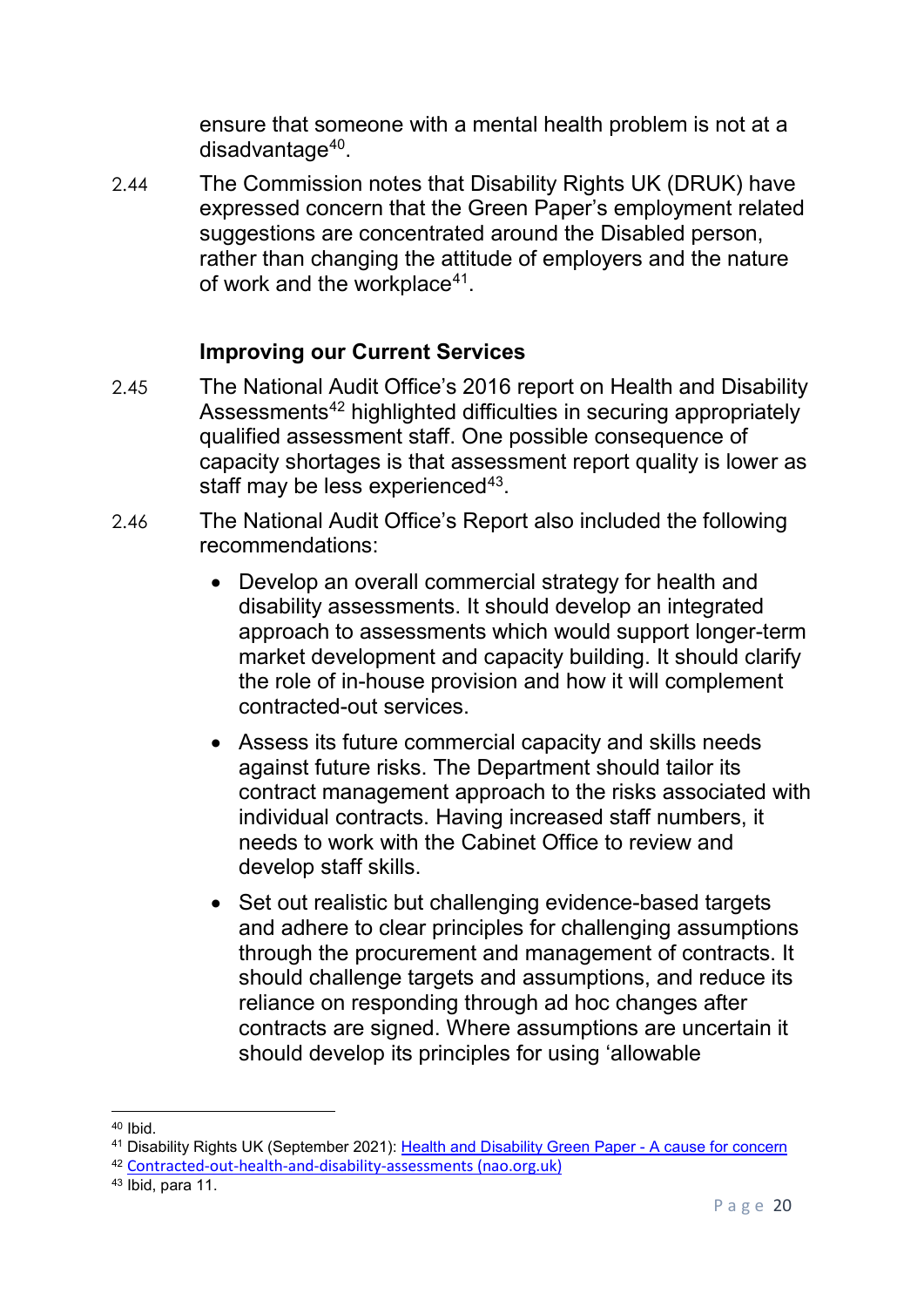assumptions' clauses and extend these beyond the initial stages of a contract.

- 2.47 The Northern Ireland Public Services Ombudsman (NIPSO) has conducted an investigation into the role of further evidence in the administration of Personal Independence Payment (PIP) in Northern Ireland [44](#page-20-0)
- 2.48 Further evidence in PIP is evidence which is additional to the claimant's PIP application form and any evidence that is gathered through a face to face consultation with a Disability Assessor.
- 2.49 Sources of further evidence in PIP can include, but are not limited to:
	- reports from health professionals involved in the claimant's care, such as a community psychiatric nurse or a general practitioner;
	- evidence from those who support the claimant, such as care coordinators or key workers;
	- prescription lists and care or treatment plans; and
	- information provided directly by the claimant.
- 2.50 Despite the stated importance and value of further evidence to the benefit decision making process, as set out in the Department's own policy and procedures, and its reported significance in the overturn of decisions, the Ombudsman was surprised to learn, based on revised Capita figures, that further evidence was only requested in approximately 25% of the total number of PIP cases progressed between August 2019 and April 2020. [45](#page-20-1)
- 2.51 The investigation also found that:
	- At the Initial Review stage, further evidence was requested by Capita Disability Assessors in only 35 of the 100 claims examined. This figure includes both written and telephone requests. Whilst 10% higher than the overall 25% average, given the importance of further evidence to the PIP process it is lower than would be expected.

<span id="page-20-0"></span> $\overline{\phantom{a}}$ <sup>44</sup> Northern Ireland Public Services Ombudsman (2021): [PIP and the value of further evidence,](https://nipso.org.uk/site/wp-content/uploads/2021/06/NIPSO-Own-Initiative-Full-report.pdf) page 5.

<span id="page-20-1"></span><sup>45</sup> Northern Ireland Public Services Ombudsman (2021): [PIP and the value of further evidence,](https://nipso.org.uk/site/wp-content/uploads/2021/06/NIPSO-Own-Initiative-Full-report.pdf) page 6.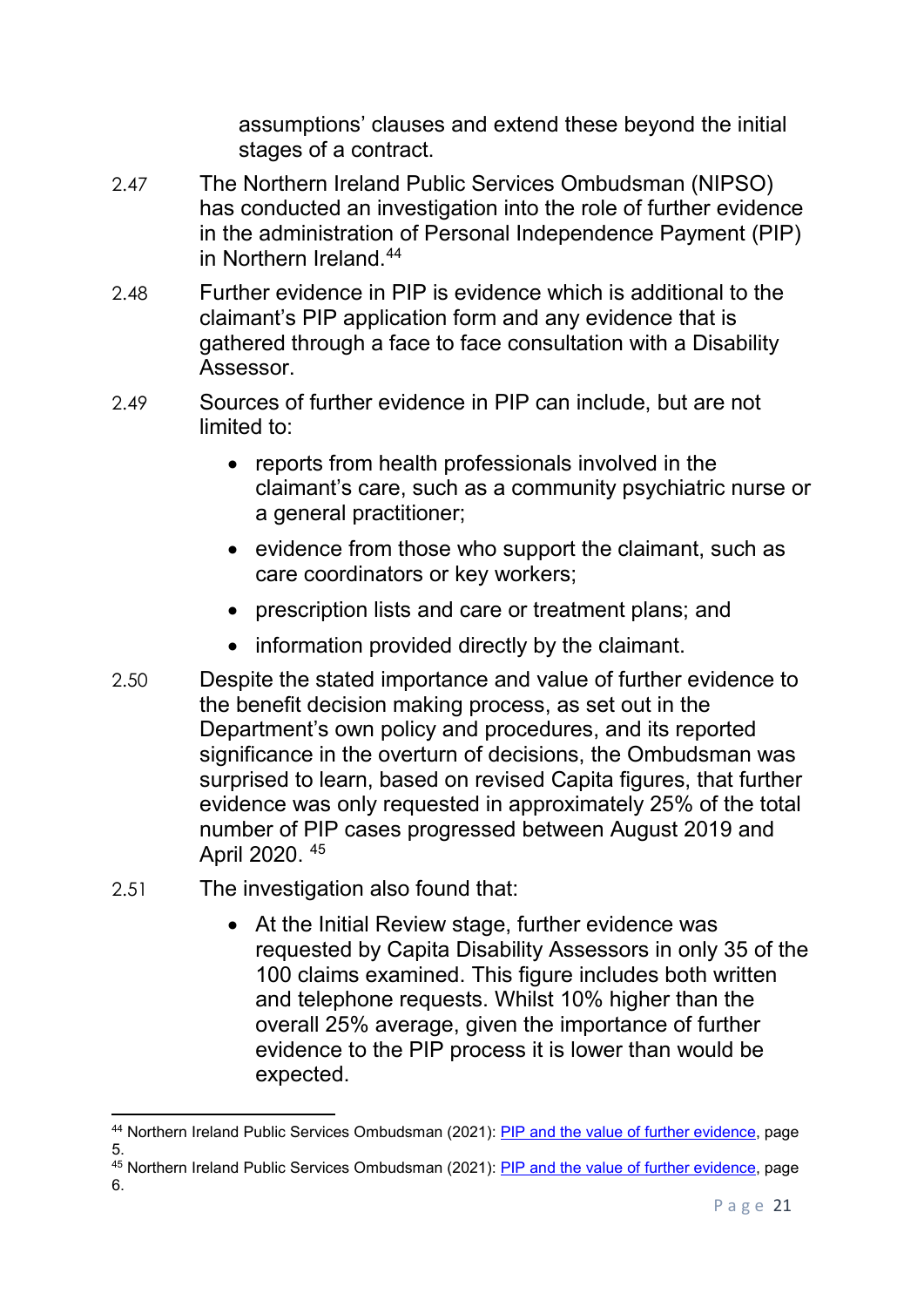- Despite Disability Assessors having the ability to request further evidence at all stages of the PIP process, of the 96 claims routed for face to face consultation, further evidence was requested in only one case at the Assessment stage.
- The most commonly recorded indicator for deciding not to request further evidence was that it was unlikely evidence would be obtained within the timescale required.
- Capita's own written process, in respect of claims routed for a face to face consultation, almost acted as a deterrent to further evidence being gathered from other sources, despite claimants being left with the clear impression it would be an important part of the decision making in their claim.
- When evidence was requested from Health Professionals named by the claimant, the request letters sent by Capita were often poorly completed and did not specify what information was sought.
- In the face to face assessments, the evidence from the consultations was often the primary and in some cases the only source of evidence relied upon by the Disability Assessors when providing their advice to the Department.
- Disability Assessors did not explain or record why more reliance was placed on their observations at a face to face consultation than other available evidence from claimants, carers or professionals.
- In addition to passing quality audits, Capita use information about the number of assessment reports completed and submission times to decide bonuses for Disability Assessors. Time pressures and incentives have the potential to inhibit the appropriate use of further evidence to improve the quality of assessment advice.
- Although claimants tended to submit further evidence with their appeal submission, the NIPSO observed cases in which the same substantive information already existed in the claim file and/or additional evidence came from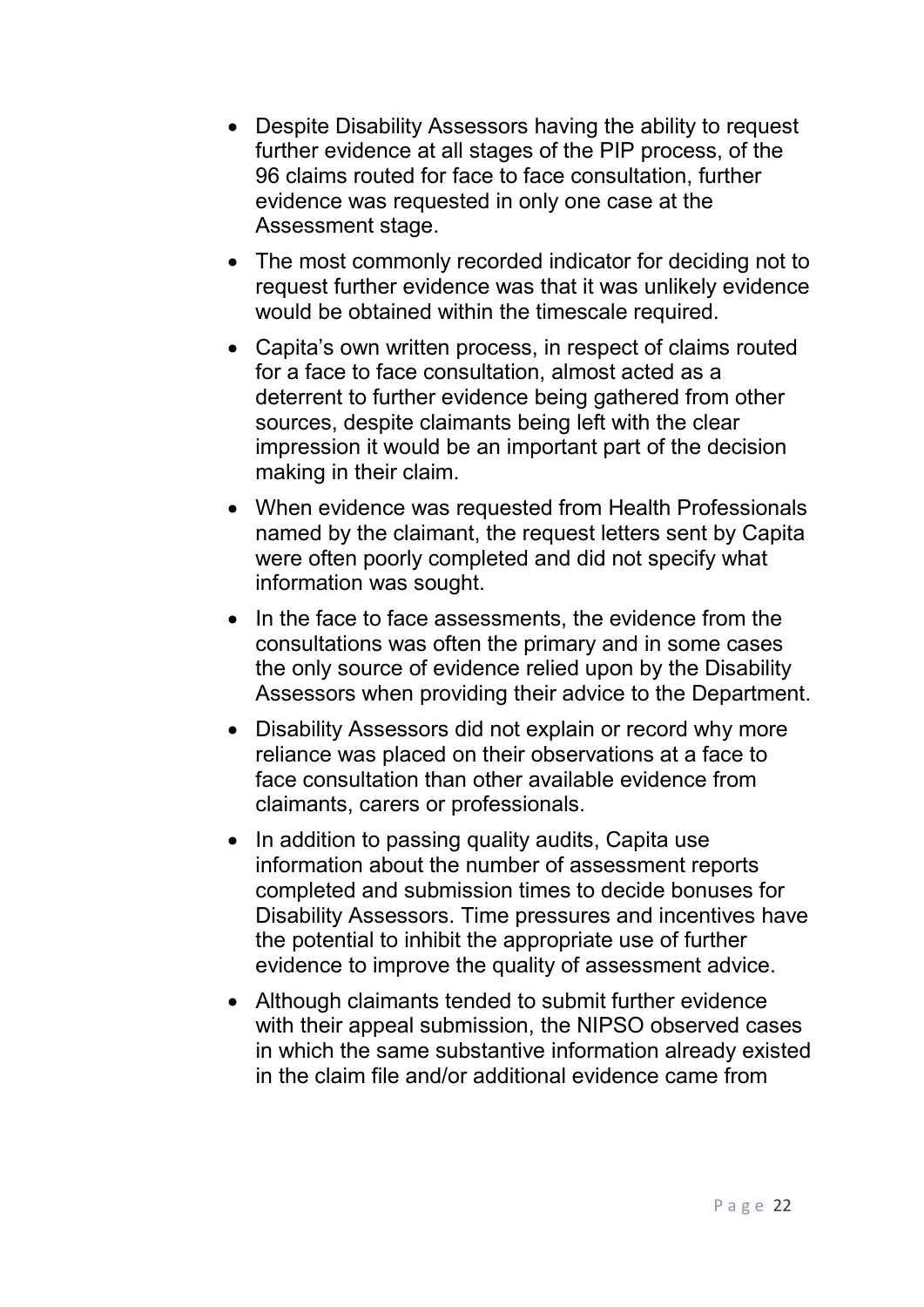sources previously highlighted by the claimant but were not contacted by Capita or the Department.[46](#page-22-0)

- 2.52 NIPSO observed that it was misleading to describe such cases as 'overturned decisions on the basis that the evidence or the source of the evidence being relied upon as 'new' was often available from the very outset of the claims.
- 2.53 NIPSO concluded that as the statutory body responsible for making the decision of entitlement and in aiming to get PIP outcomes right first time, the Department for Communities needs to place testing the sufficiency and strength of the overall evidence at the core of their decision making role.
- 2.54 NIPSO advised that the Department must engage properly with claimants, on an individual basis, about where the best evidence to support their claim may be found and be proactive about bringing such evidence to light. Where aspects of its delivery are outsourced, such as in the undertaking of assessments by Capita, the Department must ensure the standards of service provision meets what the Department needs in order to make good decisions at the earliest opportunity possible.
- 2.55 The issues identified by NIPSO were not considered to be 'one off' mistakes but instead support the need to fundamentally review how further evidence is obtained and applied in the PIP process and how this is communicated.
- 2.56 In January 2020, the Scottish Government published Welfare reform: impact report on benefits for Disabled people<sup>[47](#page-22-1)</sup>. Reforms identified include:
	- replacing DLA, PIP and AA with three new benefits that make decisions using a claimants account of their circumstances and existing supporting information.
	- for adults, significantly reducing the number of formal face-to-face, telephone or video assessments and with a formal assessment held when it is the only practicable way to make a decision.
	- basing entitlement to the new DLA Child benefit using the claimant's account of their circumstances and existing

<span id="page-22-1"></span><sup>47</sup> [Scottish Government \(2020\): Welfare Reform: impact report on benefits for disabled people](https://www.gov.scot/publications/welfare-reform-report-impact-welfare-reforms-disabled-people/)

<span id="page-22-0"></span><sup>&</sup>lt;sup>46</sup> Northern Ireland Public Services Ombudsman (2021): <u>PIP and the value of further evidence</u>, pages 6-7.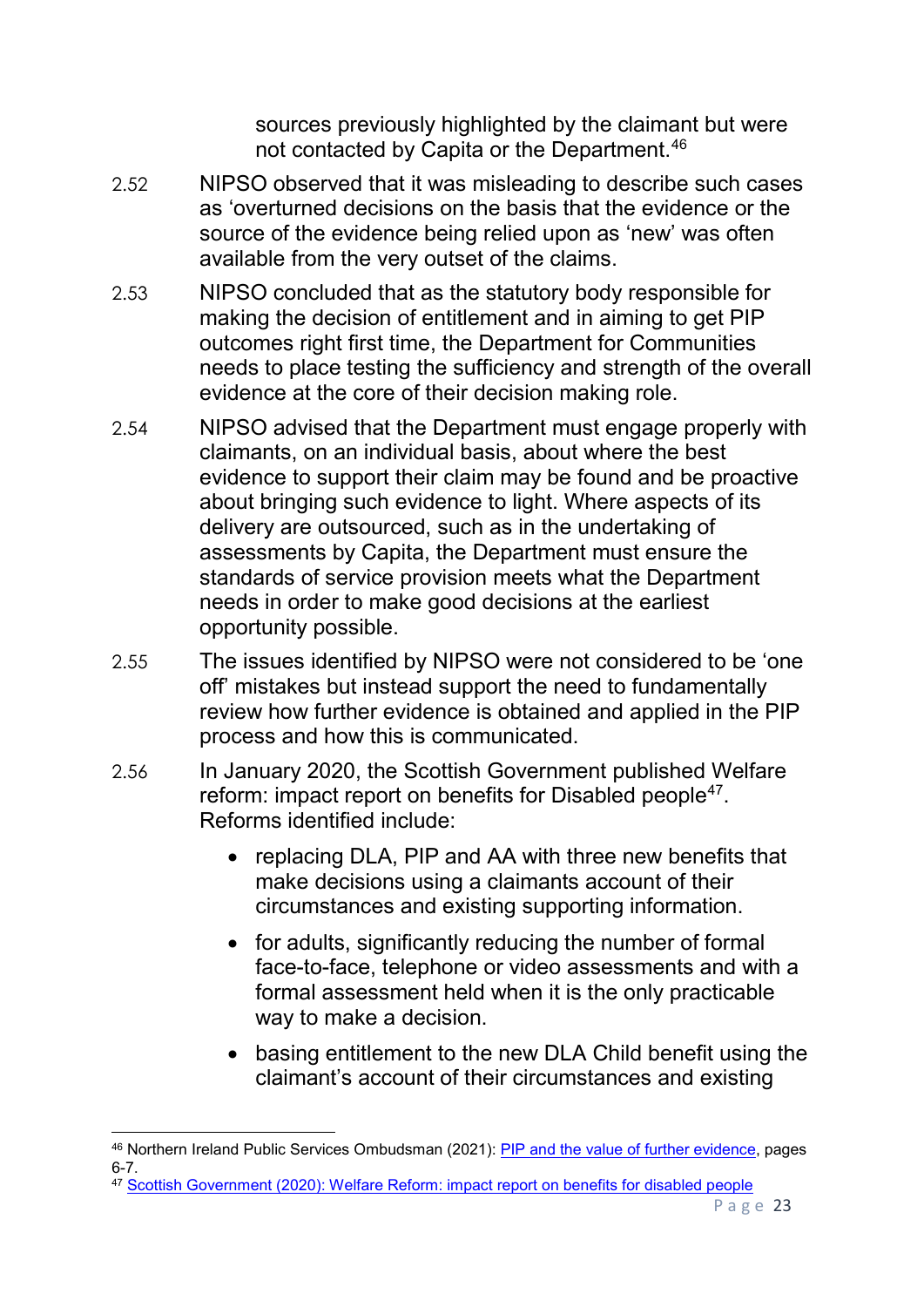supporting information and holding no face-to-face assessments being held.

- the Scottish Short Term Assistance payment which provides those challenging benefit decisions with their previous level of support until a decision is reached on the appeal. This payment is not repaid regardless of appeal outcome.
- 2.57 Disability stakeholders in England and Wales have welcomed and highlighted these changes when responding to this consultation process<sup>48</sup>.
- 2.58 When an assessment or reassessment is required, the disabled person's choice of format (home, telephone, assessment entre, video, paper) should be followed. Additional stress is often caused by having to arrange care/travel to attend assessment centres, during an already anxious time.
- 2.59 Stakeholders have also raised concerns about the continuous reassessment of disabled people who are unlikely to improve year on year in terms of how their impairment affects their dayto-day lives.
- 2.60 The DPO Forum suggest that the system could be improved by using an approach centred on trust, where the benefit continues for longer periods, with the onus on the disabled person to notify of any changes in the meantime. At reassessment, this should be done by a simplified process to ask if anything has changed, since the last claim.

#### **Re-thinking Future Assessments to Support Better Outcomes**

2.61 In July 2019 The Independent Mechanism for Northern Ireland published a Report on the Department for Communities Response to Independent Review of PIP Process and Compliance[49](#page-23-1). This included a series of Recommendations to the Department $50$ .

<span id="page-23-0"></span> $\overline{\phantom{a}}$ 48 The DPO Forum. England (September 2021): Consultation response to "the health and disability [green paper" -](https://dpac.uk.net/2021/09/the-dpo-forum-england-consultation-response-to-the-health-and-disability-green-paper/) DPAC

<span id="page-23-1"></span><sup>&</sup>lt;sup>49</sup> [Independent Mechanism for Northern Ireland](https://www.equalityni.org/ECNI/media/ECNI/Consultation%20Responses/2019/PIP-in-NI-IMNI-020719.pdf?ext=.pdf) (2019): Independent Mechanism for Northern Ireland [report on the Department for Communities response to the Independent Review of PIP Process and](https://www.equalityni.org/ECNI/media/ECNI/Consultation%20Responses/2019/PIP-in-NI-IMNI-020719.pdf?ext=.pdf)  [Compliance with Recommendations of the UN CRPD Committee](https://www.equalityni.org/ECNI/media/ECNI/Consultation%20Responses/2019/PIP-in-NI-IMNI-020719.pdf?ext=.pdf)

<span id="page-23-2"></span> $\frac{50 \text{ libid}}{20 \text{ to } 4}$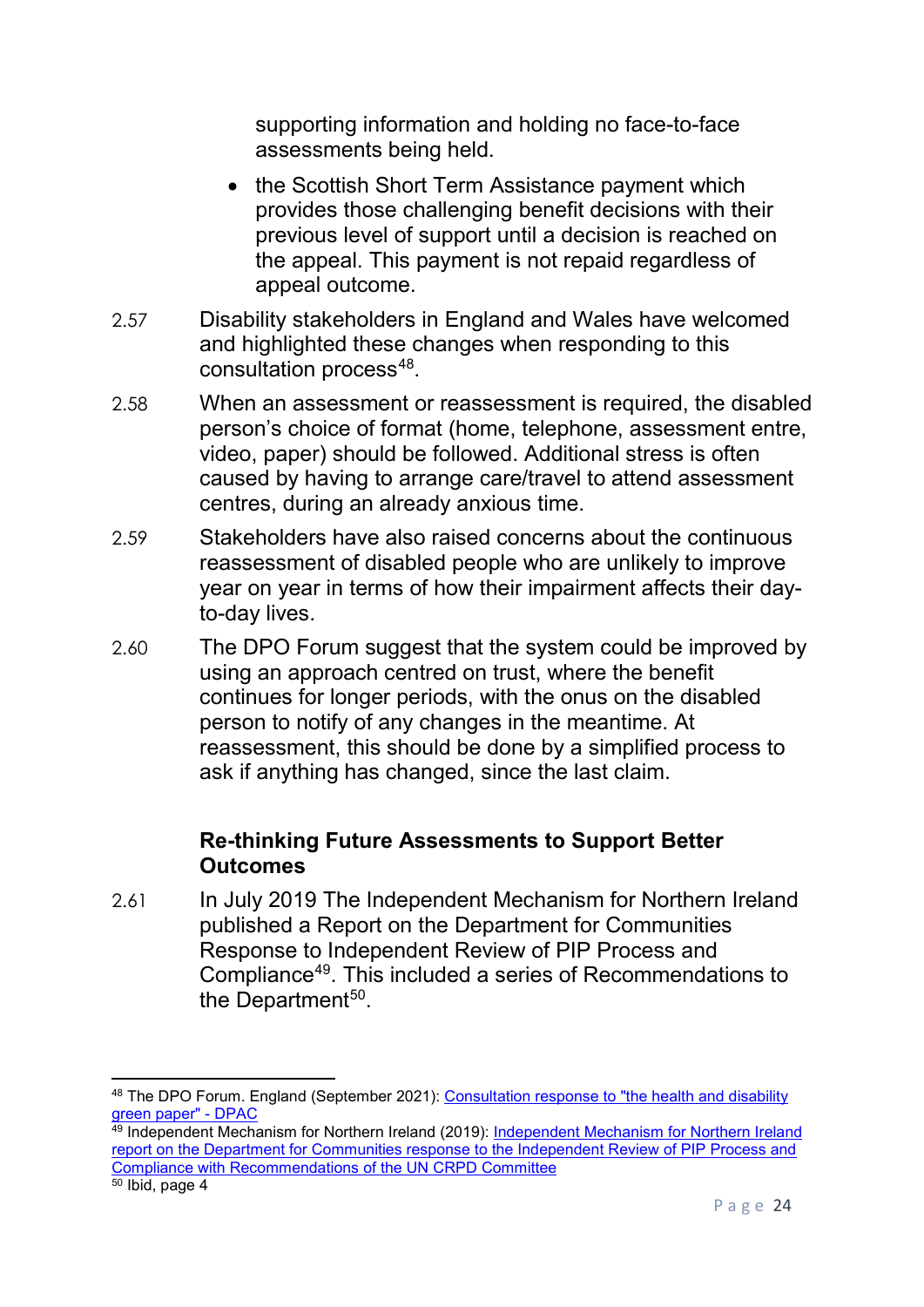- 2.62 The Commission particularly highlights the following recommendations that, in the context of supporting better outcomes, the Department for Communities should:
	- review current arrangements to allow for the inclusion of a copy of the assessor's report to be made available to claimants along with the decision letter.
	- continue its collaboration with thematic support groups, including disability groups to develop and facilitate ongoing educational awareness, particularly in relation to what constitutes "relevant information".
	- review the terminology used throughout the process, especially terminology used in advice and guidance documents, and does not remain confined to the terms of the research undertaken by the Department for Work and Pensions in this area. IMNI further recommends that the Department's production of the series of information guides for the Universal Credit system in general is replicated to provide information specific to PIP.
	- commit to further adjustments within the engagement process relating to the use of DLA evidence, including the introduction of paper- and electronic based advice.
	- undertake its own review, separately to the Department for Work and Pensions, of all written material used throughout the PIP process. The review should determine the accessibility and comprehension of the written material, identify areas where revision is required, and outline steps to improve the accessibility of written material. IMNI further recommends the Department devise concise material in a variety of accessible formats, describing the PIP assessment process in particular.
	- commit to undertaking its own review, separately to the Department for Work and Pensions, of the accessibility and comprehension of the PIP application process. The review should include the consideration of further adjustments to the initial stage of the application process, including the introduction of electronic forms. The Department should further commit to liaising with Capita in delivering enhanced awareness training to staff operating the initial telephone claim desk to ensure awareness of how to engage with claimants have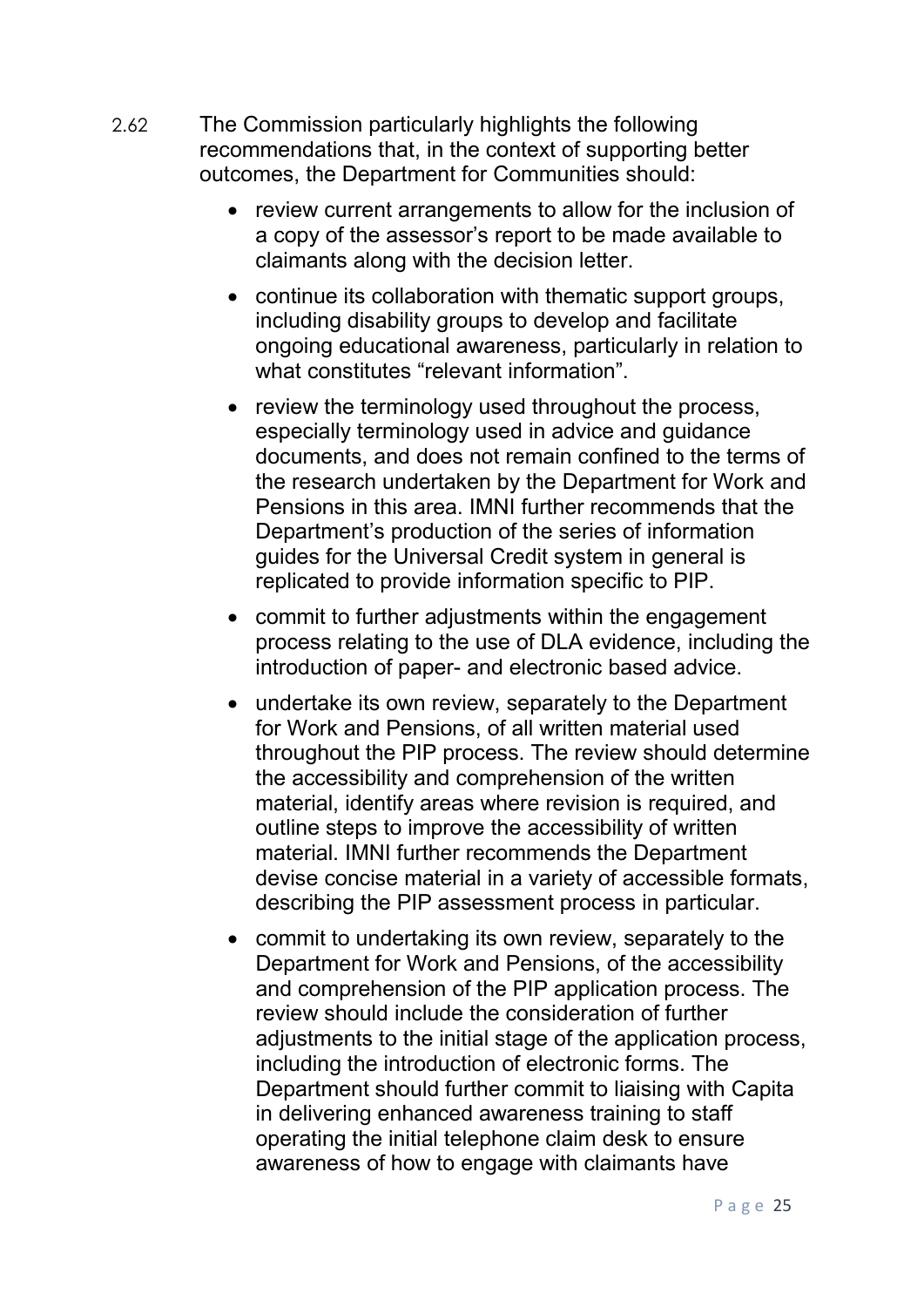difficulties in using or are unable to use telephone communications due to their disabilities.

- undertake, separately to the Department for Work and Pensions, exploratory research into the development of a "Function First" approach to the PIP assessment process. IMNI further recommends the Department engage with relevant professional medical bodies to devise a process which enables the most effective and time efficient way to obtain a GP Short Summary Report to support the PIP2 submission. This engagement process should also examine what constitutes "relevant information" and "additional information" regarding a claimant's medical history, condition, and how this may be obtained and included within the GP Short Summary Report.
- produce concise paper- and electronic based advice for claimants, families, carers and guardians regarding the preferred format and style for the submission of the completed PIP2 form and additional supporting documentation. The advice should also provide information on the process by which Capita receives a completed PIP2 form, including how documents are processed for inclusion in the claimant's case file.
- review the procedure of determining when a face-to-face assessment is conducted, and the process by which this assessment is carried out. The review should include the consideration of adjustments to the initial review carried out by Capita, including the feasibility of alternative means of assessment beyond paper-based and face-to face assessment. The review should also assess the compatibility of the initial review including its restricted methods of assessment with the rights of the people of NI, especially people with disabilities.
- undertake, separately to the Department for Work and Pensions, exploratory research into the process by which requests for home assessments are considered.
- review the training currently delivered to assessors. The review should take into account the recent judgment of the High Court of England and Wales in December 2017 and assess the compatibility of the current training with the human rights of the people of NI, particularly people with disabilities.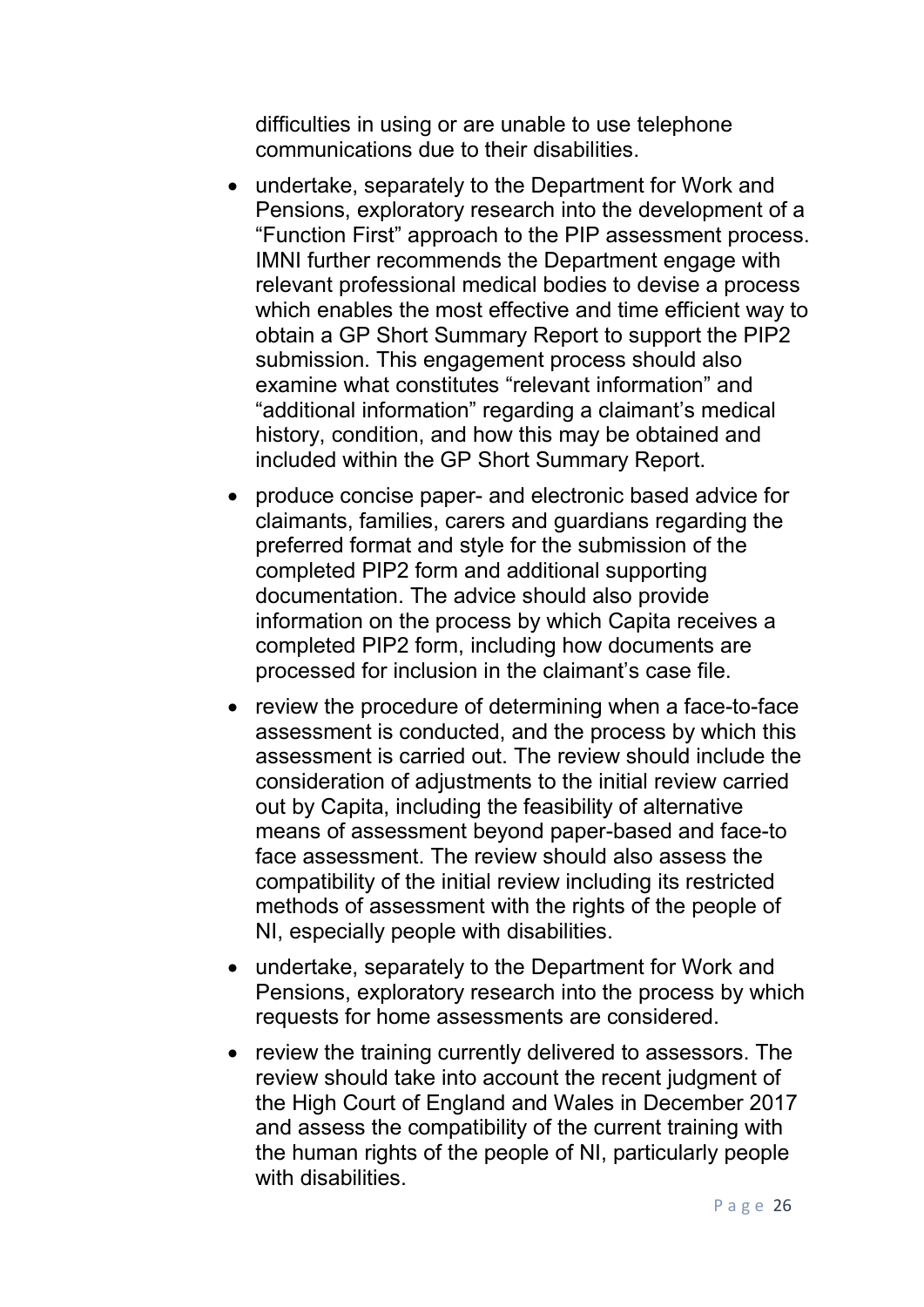- engages in discussion with Capita about developing enhanced training, particularly to consider specialist training for mental health awareness/conditions in line with human rights standards. The development of enhanced training should also consider the implementation of a system whereby claimants with particular medical conditions may request an assessor with enhanced training and knowledge of their conditions, or request a paper based review.
- review the continued use of informal observations within the assessment process. The Department and Capita should undertake a review on the continued inclusion of questions about suicide and self harm in the assessment process. This review should take into account the recent judgment of the High Court of 8 England and Wales in December 20171 and assess the compatibility of the use of such questioning with the human rights of the people of NI, particularly people with disabilities. IMNI advises this review should consider the introduction of specialist training for mental health awareness/conditions, and consider the development of a system whereby claimants with a history of suicide and/or self-harm may request an assessor with enhanced training and knowledge of mental ill health.
- review current arrangements to allow for the inclusion of a copy of the assessor's report to be made available to claimants along with the decision letter.

#### **Exploring Ways to Improve the Design of the Benefits System**

2.63 The Independent Mechanism for Northern Ireland has **recommended** that the Department for Communities examine the approach adopted in the social security system in Scotland - namely the introduction of a principles-based approach to social security, as enshrined in a social security charter – as a case of good practice particularly for the protection of the dignity and rights of people with disabilities and with regard to the possibility of the future implementation of a similar principles-based approach in Northern Ireland.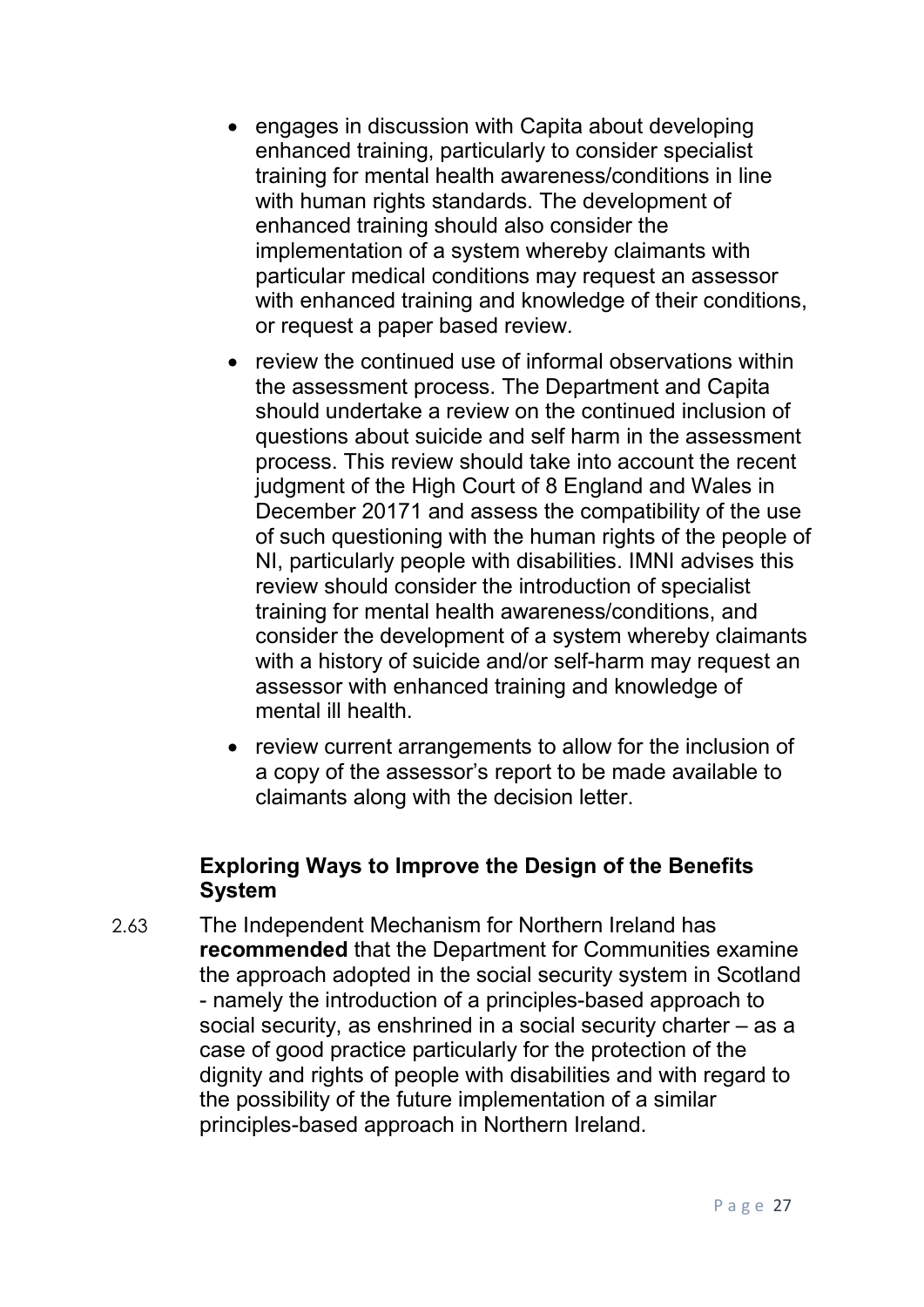- 2.64 The principles identified in the Social Security (Scotland) Act 2018, Part 1, section 1. are: (a) social security is an investment in the people of Scotland; (b) social security is itself a human right and essential to the realisation of other human rights; (c) the delivery of social security is a public service, (d) respect for the dignity of individuals is to be at the heart of the Scottish social security system; (e) the Scottish social security system is to contribute to reducing poverty in Scotland; (f) the Scottish social security system is to be designed with the people of Scotland on the basis of evidence; (g) opportunities are to be sought to continuously improve the Scottish social security system in ways which— i) put the needs of those who require assistance first, and ii) advance equality and nondiscrimination; and (h) the Scottish social security system is to be efficient and deliver value for money.
- 2.65 The 2018 Act provided for the preparation and publication of a Scottish Social Security Charter, with the preparation requiring Scottish Ministers to consult persons with a physical and/or mental impairment, and in receipt of social security payments. The Act provides for reporting requirements on Scottish Ministers and for the establishment of a Scottish Commission on Social Security in order to periodically assess the extent to which the expectations set out in the Social Security Charter are being fulfilled.
- 2.66 The Social Security Charter, published in 2019, outlines what can be expected of Social Security Scotland, the Scottish Government, and of customers. These expectations include: a commitment from the Scottish Government to develop policy that seeks to advance the human right to social security, as well as equality, non-discrimination as defined in laws, treaties and guidance and to publicly challenge the myths and stereotypes about social security so as to reduce stigma and negativity; to respect the dignity of people using the service; and to generally promote a more positive view of social security.
- 2.67 The Equality Commission is aware that some stakeholders have noted that the Green Paper indicates that Ministers want to "explore making bigger changes to the benefits system" that will mean the system is "more affordable in the future"<sup>[51](#page-27-0)</sup>.

<span id="page-27-0"></span>**<sup>.</sup>** <sup>51</sup> The DPO Forum. England (September 2021): [Consultation response to "the health and disability](https://dpac.uk.net/2021/09/the-dpo-forum-england-consultation-response-to-the-health-and-disability-green-paper/)  [green paper" -](https://dpac.uk.net/2021/09/the-dpo-forum-england-consultation-response-to-the-health-and-disability-green-paper/) DPAC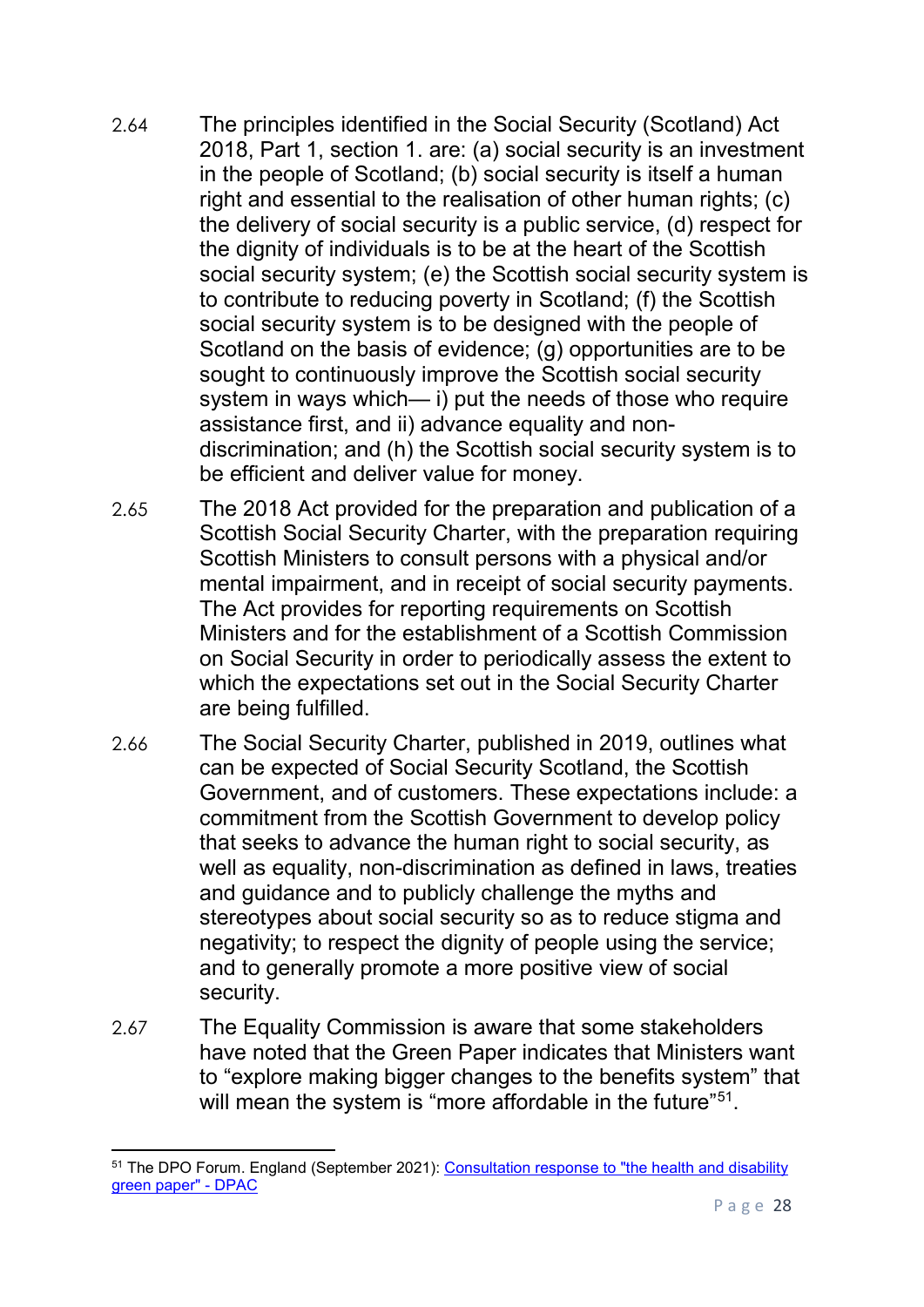- 2.68 Disability Rights UK, for example, raise a concern in relation to a proposed: "new single benefit" so as to simplify the application and assessment process. One that could "put more focus "on supporting people with their extra costs, or alternatively place "more of an emphasis" on helping people to find and stay in work. $52$
- 2.69 While the precise form of what form this new benefit might take is not clear at this stage, there has been speculation that it may be created by merging PIP – which contributes towards the extra costs of disability – with the income based ESA and Universal Credit (UC).
- 2.70 DRUK have expressed concern that this is likely to exclude many disabled people who rely on PIP to try to maintain independence. Yet the whole purpose of PIP is to compensate for the extra costs of disability.
- 2.71 A single benefit has the potential to remove all a person's income in one sweep. At present, a disabled person in receipt of both benefits can challenge a flawed assessment while still receiving the other benefit.
- 2.72 DRUK have expressed doubt that many disabled people would support a single assessment if it meant PIP would be abolished and with just a 'single disability benefit' remaining.
- 2.73 The Commission notes that the NI Disability Strategy Expert Advisory Panel (2020) has set out a number of relevant recommendations<sup>[53](#page-28-1)</sup> in relation to social protection:
	- Repeal the PIP benefit and associated assessment for a better alternative, based on the social security legislation in Scotland adopting human rights principles underlining that legislation.
	- Repeal the Work Capability legislation, including the associated assessment and adopt a human rights approach to supporting disabled people into employment that does not conflict with their right to an adequate standard of living and entitlement to social security.
	- The Scottish Government engaged meaningfully and directly with d/Deaf and disabled people through establishing "disability experience panels" and have

**.** 

<span id="page-28-1"></span><span id="page-28-0"></span><sup>52</sup> Disability Rights UK (September 2021): [Health and Disability Green Paper -](https://www.disabilityrightsuk.org/news/2021/september/health-and-disability-green-paper-%E2%80%93-cause-concern) A cause for concern <sup>53</sup> [Disability Strategy Expert Advisory Panel Report](https://www.communities-ni.gov.uk/system/files/publications/communities/dfc-social-inclusion-strategy-disability-expert-advisory-panel-report.pdf) (2020), pages 46-48.